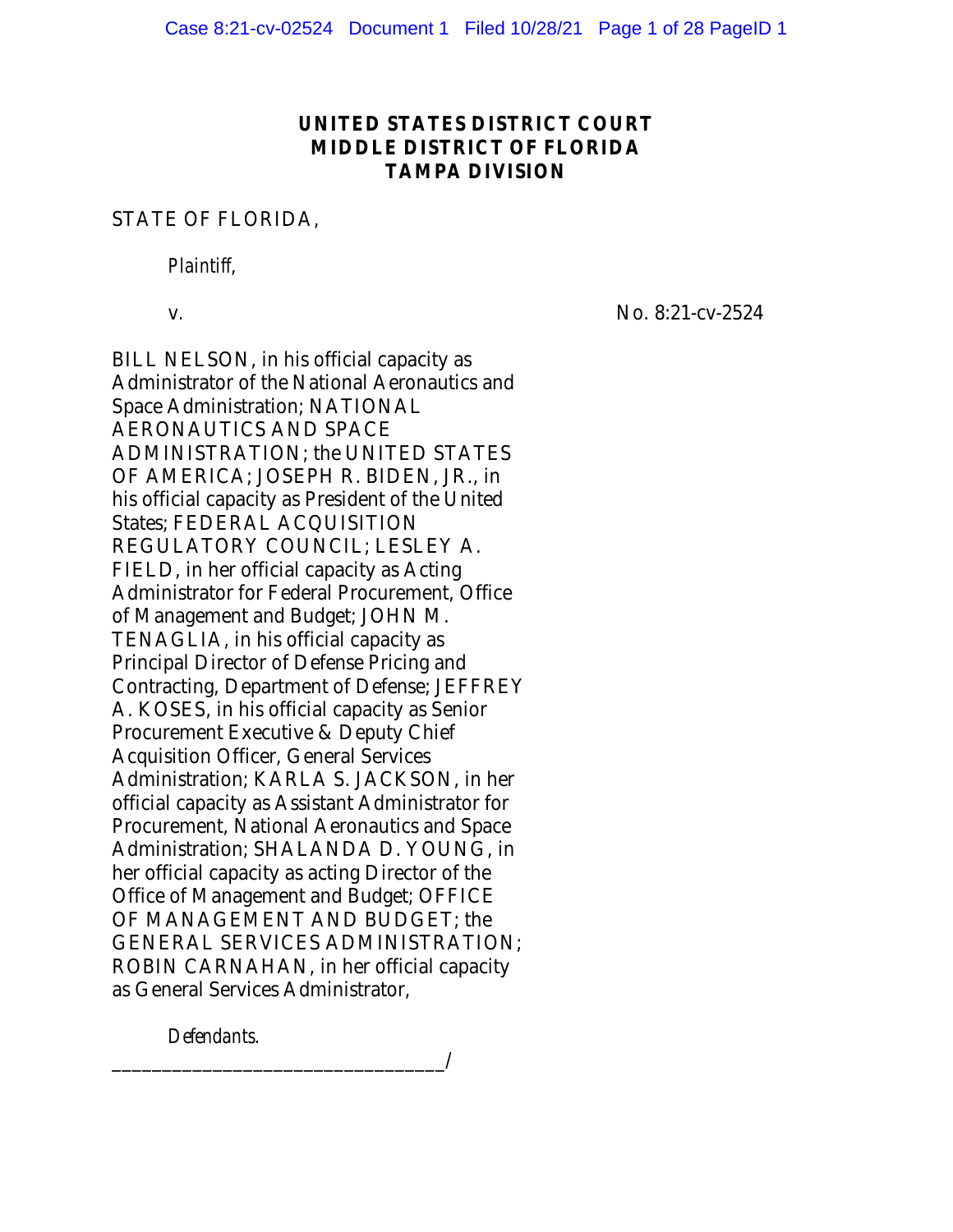# COMPLAINT FOR DECLARATORY AND PRELIMINARY AND PERMANENT INJUNCTIVE RELIEF

### INTRODUCTION

1. Relying on a statute authorizing the President to "prescribe policies and directives that the President considers necessary to carry out" the Federal Property and Administrative Services Act of 1949 (FPASA), 40 U.S.C. § 121(a), the Biden Administration seeks to compel millions of Americans who work for government contractors to receive a COVID-19 vaccine.

2. Nothing in that statute authorizes such a radical intrusion on the personal autonomy of American workers—especially, as is the case here, when many of those workers are officials of a sovereign state.

3. But even if FPASA did authorize such a mandate, the Biden Administration's vaccine requirements would still be unlawful because the manner in which they were enacted violates fundamental principles of administrative and procurement law.

4. The Federal Acquisition Regulatory Council (FAR Council) is the agency exclusively charged with creating "[g]overnment-wide procurement regulation[s]." 41 U.S.C. § 1303(a)(1). Other agencies may not enact such regulations. *Id.* § 1303(a)(2).

5. Yet that is precisely what the President's executive order contemplates. *See*  Exec. Order No. 14042, Ensuring Adequate COVID Safety Protocols for Federal Contractors, 86 Fed. Reg. 50,985 (Sept. 9, 2021). The executive order directs the Safer Federal Workforce Task Force (Task Force) to draft federal contractor vaccine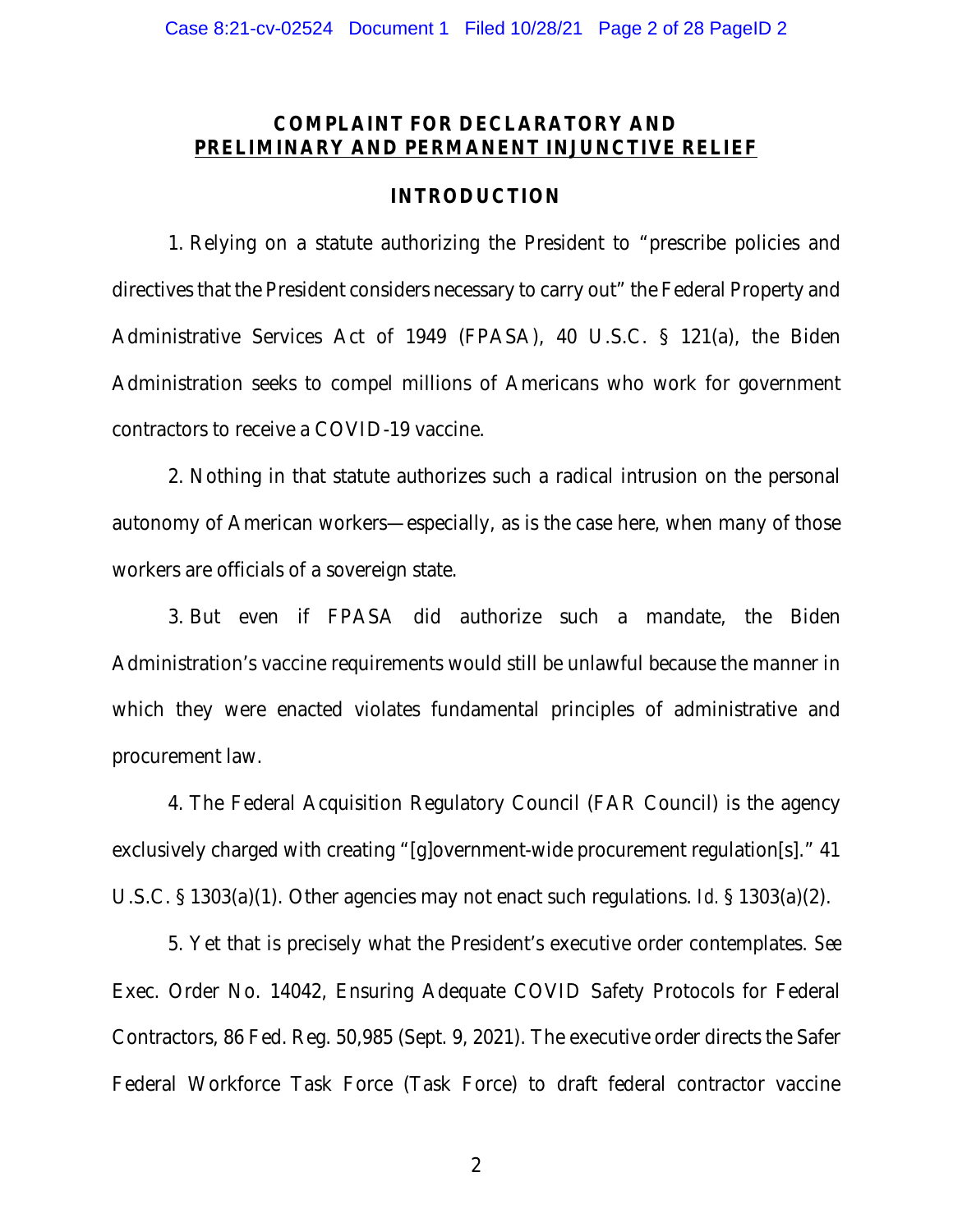### Case 8:21-cv-02524 Document 1 Filed 10/28/21 Page 3 of 28 PageID 3

requirements—along with other onerous mandates for federal contractors like masking and social distancing—subject only to approval by the Director of the Office of Management and Budget (OMB). *Id.*; *see also* Safer Federal Workforce Task Force, *COVID-19 Workplace Safety: Guidance for Federal Contractors and Subcontractors* (Sept. 24, 2021) [hereinafter Task Force guidance], https://www.saferfederalworkforce.gov/ downloads/Draft%20contractor%20guidance%20doc\_20210922.pdf.

6. This not only violates the exclusivity provisions of § 1303(a), but also 41 U.S.C. § 1707(a)–(b), which requires notice and comment for any "procurement policy, regulation, procedure, or form," subject only to a narrow "urgent and compelling circumstances" exception, *id.* § 1707(d).

7. The government cannot satisfy that exception, but even if it could, it has not invoked it. *See* Determination of the Promotion of Economy and Efficiency in Federal Contracting Pursuant to Executive Order No. 14042, 86 Fed. Reg. 53,691 (Sept. 28, 2021) (approving the Task Force guidance); 41 U.S.C. § 1707(e) (requiring an agency invoking that exception to designate the action as "temporary" and provide a 30-day comment period after it becomes effective); *see also DHS v. Regents of the Univ. of Cal.*, 140 S. Ct. 1891, 1909 (2020) (explaining that "post hoc rationalizations" are not "properly before" a reviewing court).

8. Moreover, the OMB rule approving the Task Force guidance is invalid under the Administrative Procedure Act (APA) because it does not reflect reasoned decisionmaking. In fact, it contains no reasoning at all. The entire rationale provided for requiring federal contractors to follow the Task Force's thirteen pages of single-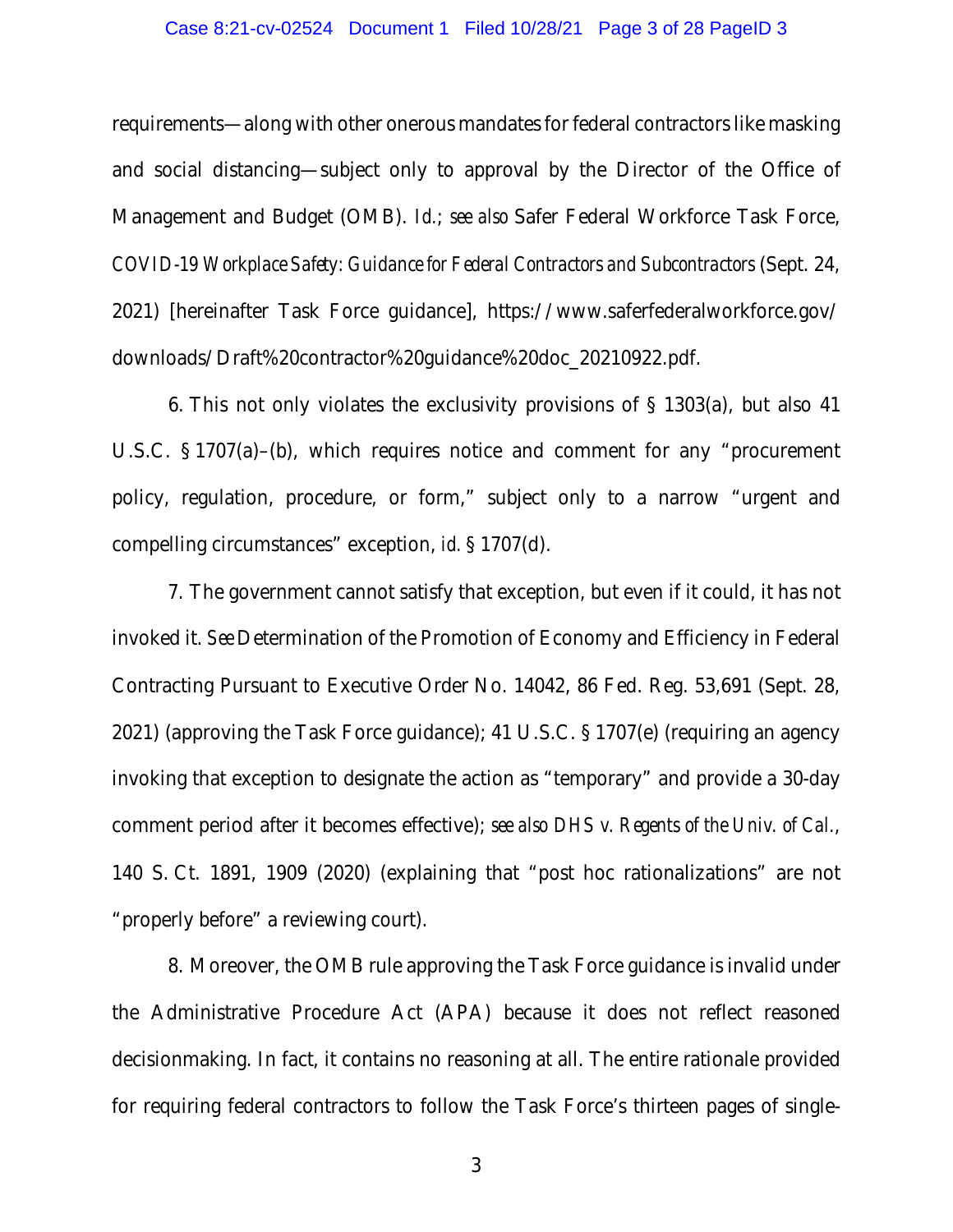#### Case 8:21-cv-02524 Document 1 Filed 10/28/21 Page 4 of 28 PageID 4

spaced "guidance" is as follows: The Task Force guidance "will improve economy and efficiency by reducing absenteeism and decreasing labor costs for contractors and subcontractors working on or in connection with a [f]ederal [g]overnment contract." 86 Fed. Reg. at 53,692.

9. Such conclusory justifications do not satisfy the APA. *See Motor Vehicle Mfrs. Ass'n of U.S. v State Farm Mut. Auto. Ins. Co.*, 463 U.S. 29, 43 (1983) (explaining that an agency must "articulate a satisfactory explanation for its action including a rational connection between the facts found and the choice made").

10. Meanwhile, even though the President has sought to circumvent the FAR Council's authority, he has separately instructed the FAR Council to amend federal procurement regulations to include a contract clause requiring federal contractors to comply with the Task Force guidance once approved by OMB. *See* 86 Fed. Reg. at 50,986. But the FAR Council, too, has ignored § 1707(a)–(b), instead promulgating the requested contract clause without notice and comment as "guidance." *See* Memorandum from FAR Council to Chief Acquisition Officers et al. re: Issuance of Agency Deviations to Implement Executive Order 14042 (Sept. 30, 2021) [hereinafter FAR Council guidance], https://www.whitehouse.gov/wp-content/uploads/ 2021/09/FAR-Council-Guidance-on-Agency-Issuance-of-Deviations-to-Implement-EO-14042.pdf.

11. The government is, of course, treating this "guidance" as binding, as multiple agencies are already including the contract provision drafted by the FAR Council in their contracts.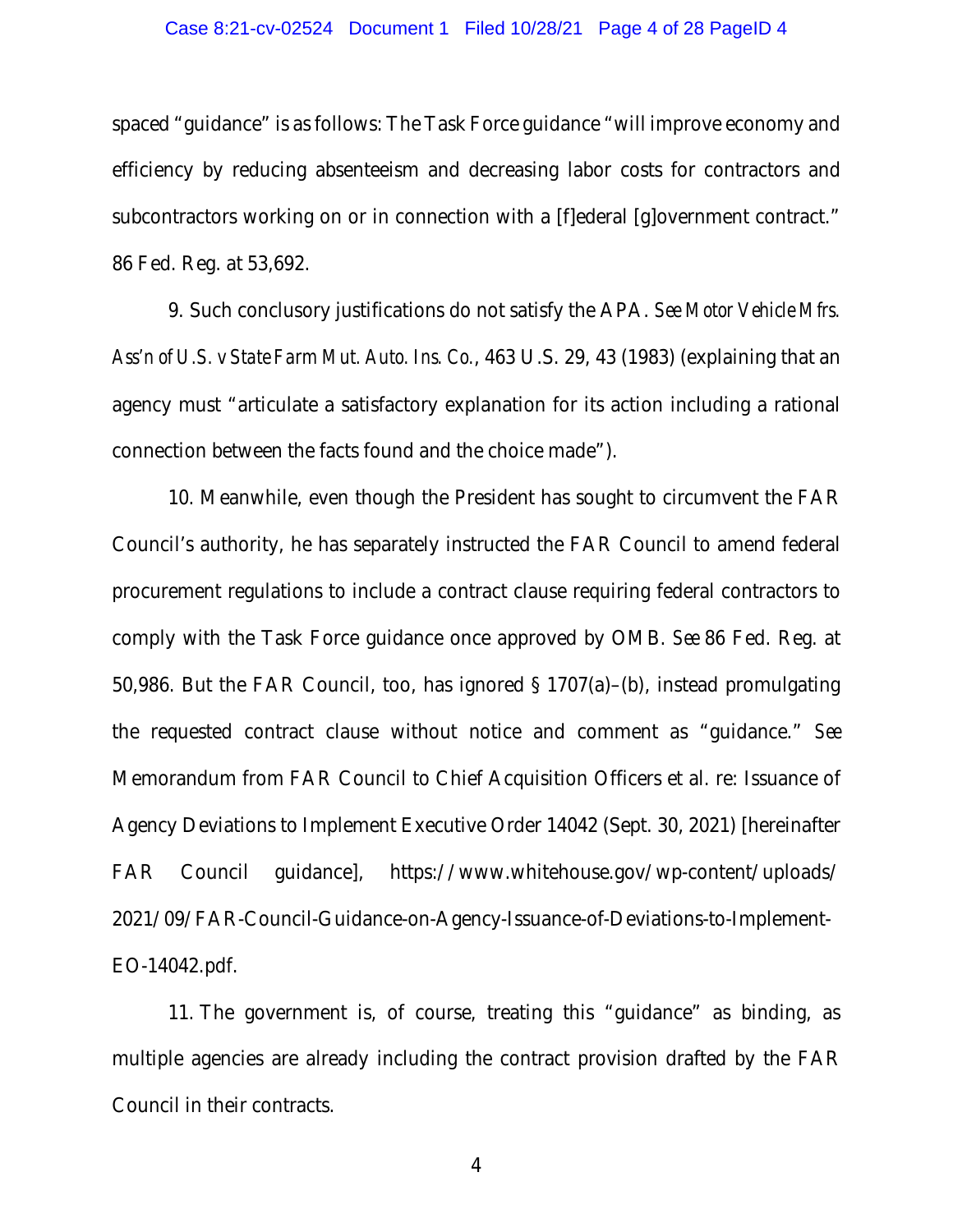12. But even if the Administration were not treating it as binding, the FAR Council guidance would still violate  $\S 1707(a)$ –(b) because, at a minimum, the guidance is a "procurement policy" subject to notice and comment. 41 U.S.C.  $\S 1707(a)(1)$ .

13. Making matters worse, the draft contract language violates the Spending Clause by conditioning Florida's receipt of appropriated funds on Florida agreeing to comply with the Task Force guidance *even if it changes* during the course of the contract. FAR Council guidance at 5.

14. On top of all these issues, the vaccine requirements are transparently pretextual. While the government pays lip service to the rationale of "improv[ing] economy and efficiency" in federal procurement, 86 Fed. Reg. at 53,692, it openly admits that its true purpose is to "get[] more people vaccinated and decrease the spread of COVID-19." FAR Council guidance at 3; *see also* Remarks by President Biden on Fighting the COVID-19 Pandemic, White House (Sept. 9, 2021) [hereinafter President Biden Remarks], https://www.whitehouse.gov/briefing-room/speeches-remarks/ 2021/09/09/remarks-by-president-biden-on-fighting-the-covid-19-pandemic-3/ ("As your President, I'm announcing tonight a new plan to require more Americans to be vaccinated, to combat those blocking public health.")

15. Having failed in its earlier attempts to dictate COVID policy from Washington, *see Ala. Ass'n of Realtors v. HHS*, 141 S. Ct. 2485 (2021), one can understand why the Executive Branch is no longer relying on its public health authorities to regulate public health. But doing so under the guise of efficient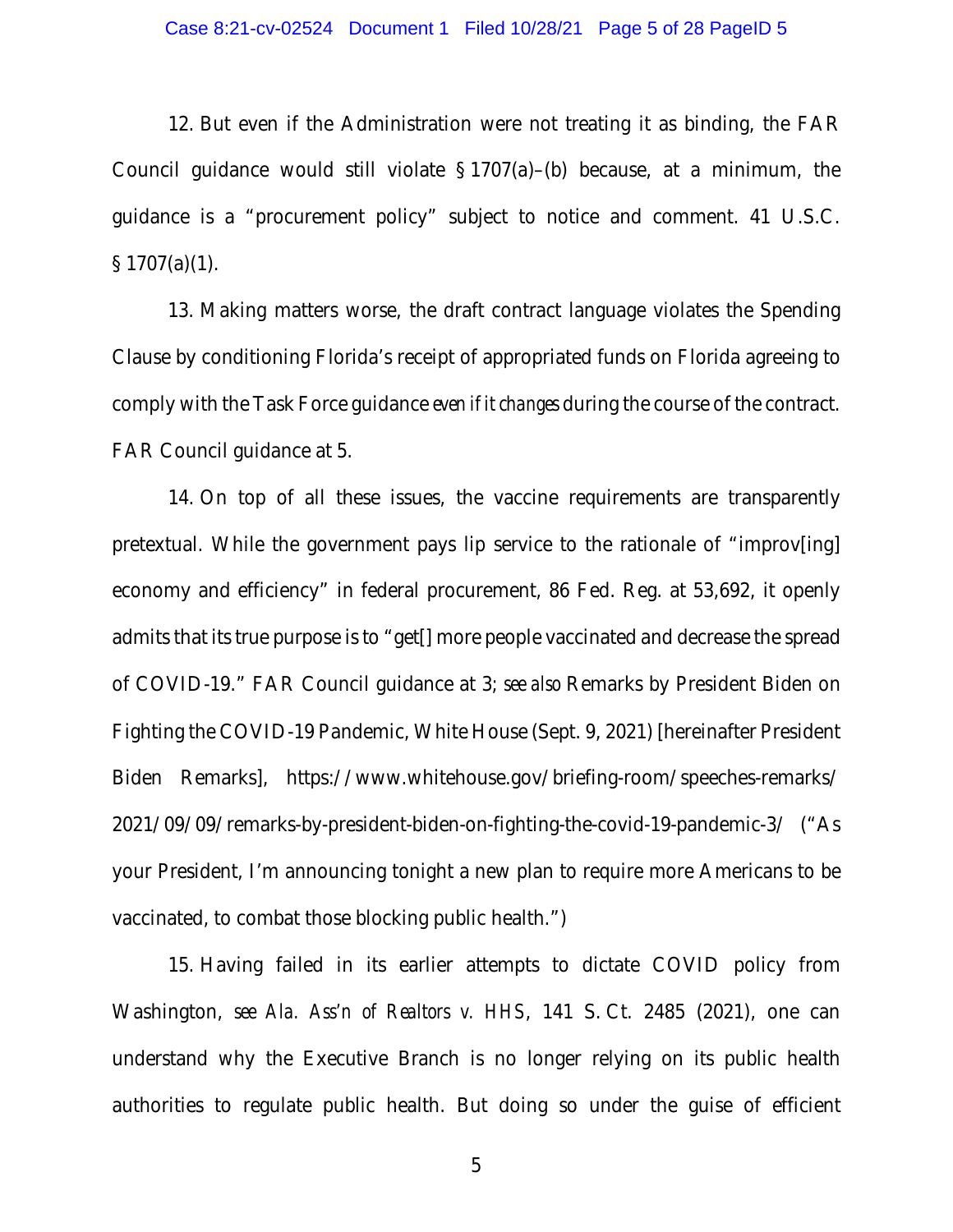procurement is pretextual and violates the APA. *See Dep't of Com. v. New York*, 139 S. Ct. 2551, 2573–76 (2019).

16. Because the government's unlawful vaccine requirements seek to interfere with Florida's employment policies and threaten Florida with economic harm and the loss of federal contracts, the State seeks relief from this Court.

### PARTIES

17. Plaintiff State of Florida is a sovereign State and has the authority and responsibility to protect its sovereign interests, its public fisc, and the health, safety, and welfare of its citizens.

18. Defendants are the United States, the President of the United States, appointed officials of the United States government, and United States governmental agencies responsible for the issuance and implementation of the challenged actions.

19. Defendant Joseph R. Biden, Jr. issued the challenged executive order. *See*  86 Fed. Reg. at 50,985.

20. Defendant OMB is an agency within the Executive Office of the President. OMB issued the rule approving the Task Force guidance. *See* 86 Fed. Reg. at 53,691.

21. Defendant FAR Council is responsible for "manag[ing], coordinat[ing], control[ing], and monitor[ing] the maintenance of, issuance of, and changes in the Federal Acquisition Regulation." 41 U.S.C. § 1303(d). The FAR Council issued the challenged guidance. *See* FAR Council guidance.

22. Defendant National Aeronautics and Space Administration (NASA) frequently contracts with Florida, has current contractual relationships with Florida,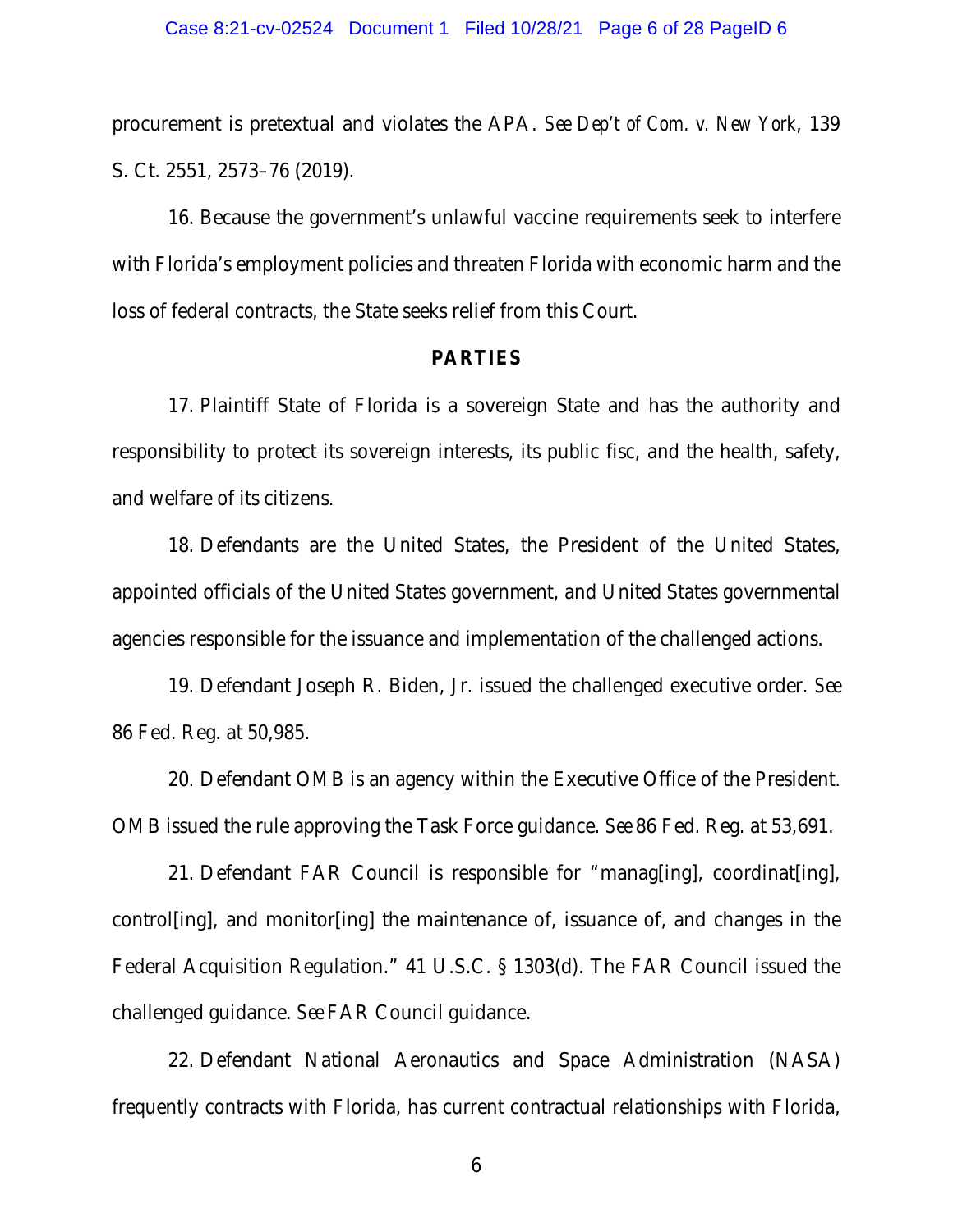#### Case 8:21-cv-02524 Document 1 Filed 10/28/21 Page 7 of 28 PageID 7

and is and will continue to seek to impose the Biden Administration's unlawful requirements on Florida.

23. Defendant General Services Administration (GSA) frequently contracts with Florida, has current contractual relationships with Florida, and is and will continue to seek to impose the Biden Administration's unlawful requirements on Florida.

24. Defendant Shalanda D. Young is the Acting Director of OMB. She is sued in her official capacity.

25. Defendants Lesley A. Field, John M. Tenaglia, Jeffrey A. Koses, and Karla S. Jackson are members of the FAR Council by virtue of their roles in their respective agencies. Defendant Lesley A. Field is the Acting Administrator for Federal Procurement of OMB. Defendant John M. Tenaglia is the Principal Director of Defense Pricing and Contracting of the Department of Defense. Defendant Jeffrey A. Koses is the Senior Procurement Executive & Deputy Chief Acquisition Officer of GSA. Defendant Karla S. Jackson is the Assistant Administrator for Procurement of NASA. They are sued in their official capacities.

26. Defendant Bill Nelson is the Administrator of NASA. He is sued in his official capacity.

27. Defendant Robin Carnahan is the Administrator of GSA. She is sued in her official capacity.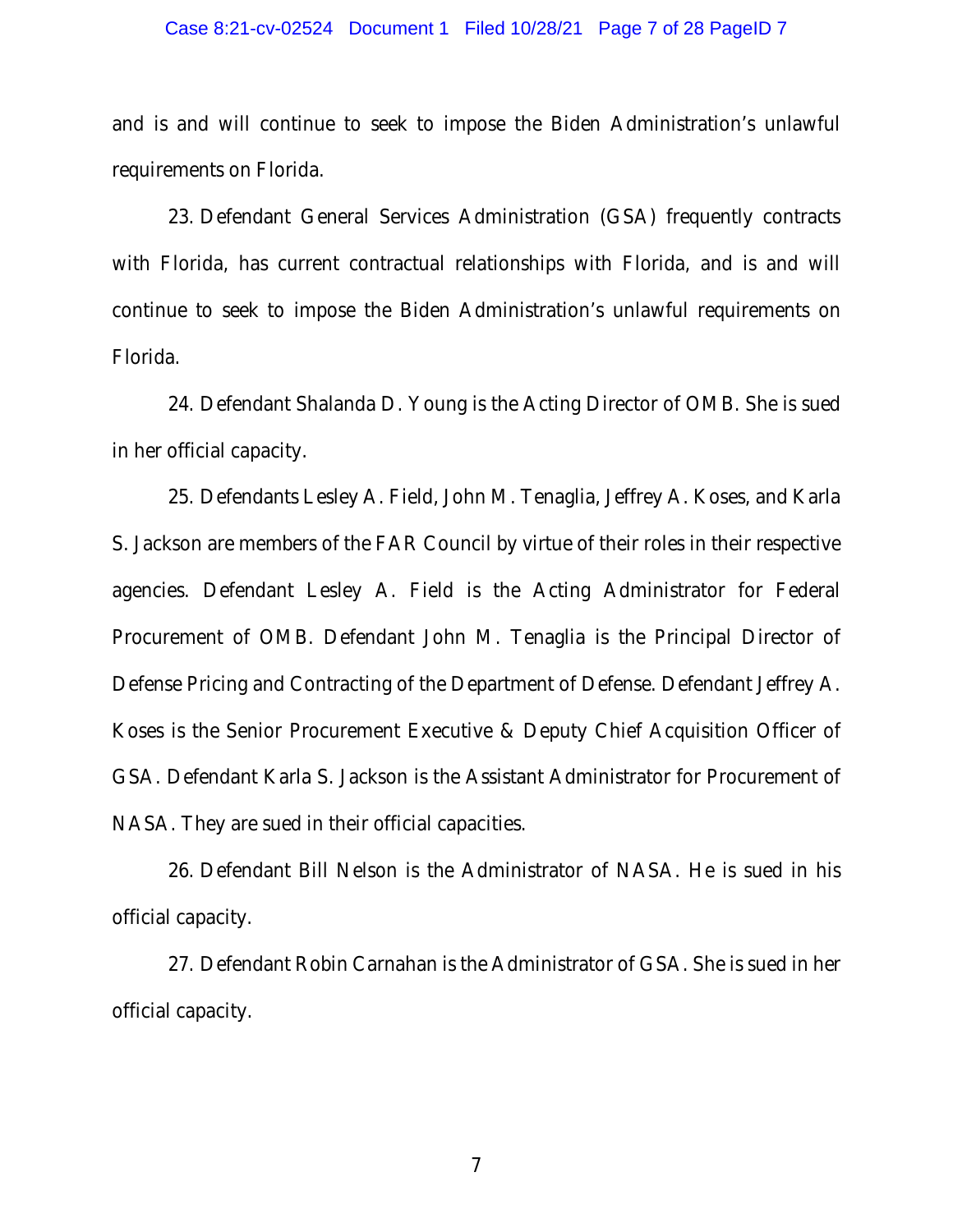## JURISDICTION AND VENUE

28. The Court has subject matter jurisdiction pursuant to 28 U.S.C. §§ 1331, 1346, 1361 and 5 U.S.C. §§ 702–03.

29. The Court is authorized to award the requested declaratory and injunctive relief under 5 U.S.C. § 706, 28 U.S.C. §§ 1361, 2201–02, the Constitution, and the Court's equitable powers.

30. Venue lies in this district pursuant to 28 U.S.C. § 1391(e)(1) because the State of Florida is a resident of every judicial district in its sovereign territory, including this judicial district (and division). *See California v. Azar*, 911 F.3d 558, 570 (9th Cir.  $2018$  $2018$  $2018$ ).<sup>1</sup> Further, there is a related case pending in this division, which also challenges the vaccine requirements for federal contractors. *See Navy Seal 1 v. Biden*, 8:21-cv-2429- SDM-TGW (M.D. Fla.).

# FACTUAL BACKGROUND

## The Federal Property and Administrative Services Act

31. In the aftermath of World War II, during which the federal government amassed a substantial amount of war supplies and other property, there was an evident need for "an improved and efficient property management program," H.R. Rep. No. 81-670, at 1475, and an overhaul of the internal "housekeeping" activities of the world's largest buyer of goods and services in the world, *id.* at 1476. As one member

<span id="page-7-0"></span><sup>1</sup> *Accord Alabama v. U.S. Army Corps of Eng'rs*, 382 F. Supp. 2d 1301, 1329 (N.D. Ala. 2005); *see also Atlanta & F.R. Co. v. W. Ry. Co. of Ala.*, 50 F. 790, 791 (5th Cir. 1892) (explaining that "the state government . . . resides at every point within the boundaries of the state").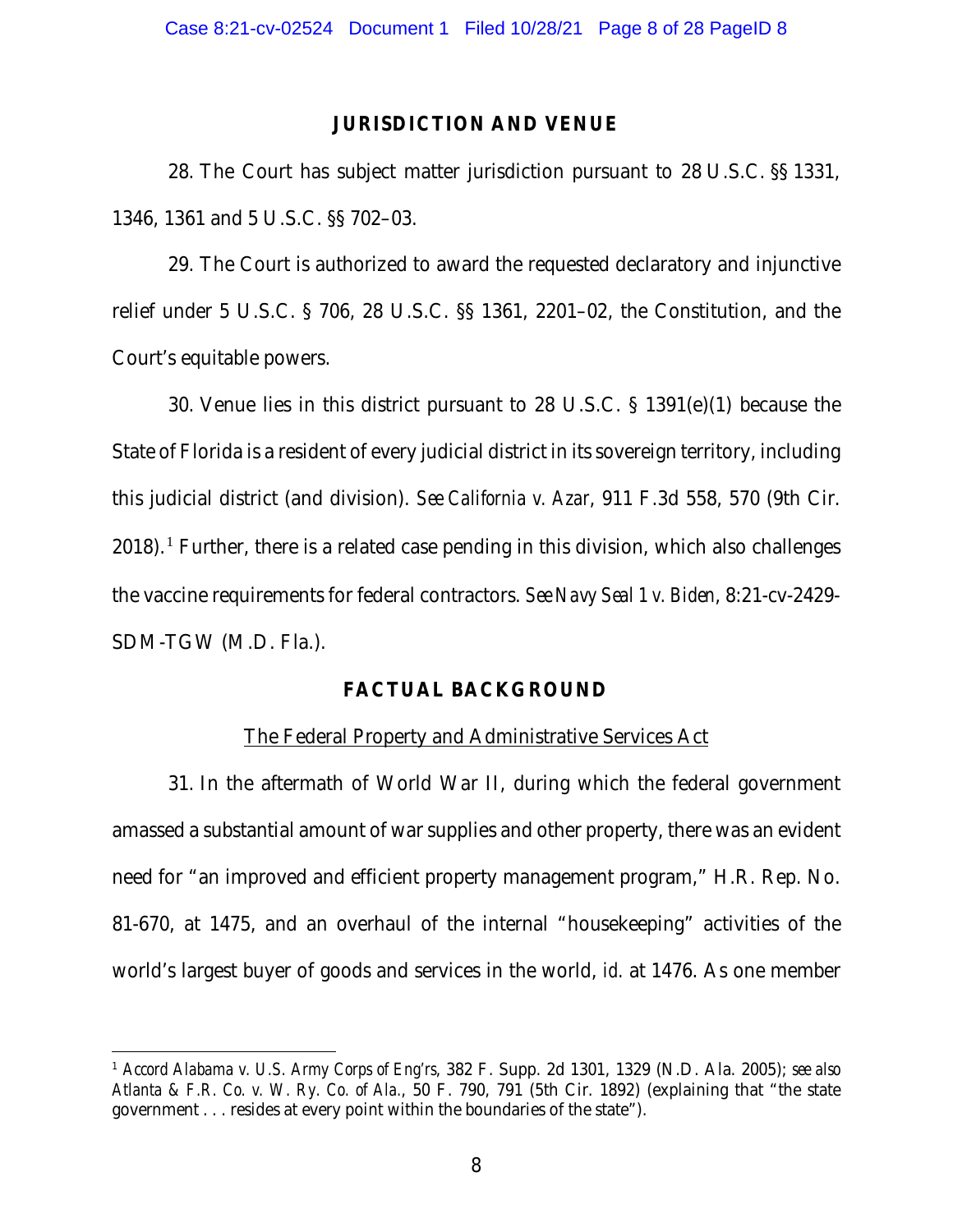#### Case 8:21-cv-02524 Document 1 Filed 10/28/21 Page 9 of 28 PageID 9

of Congress explained, the federal procurement system was "largely uncoordinated, to some extent duplicative," and in desperate need of reform. 95 Cong. Rec. 7441 (June 8, 1949) (remarks of Rep. Holifield).

32. Congress enacted FPASA in 1949 "to provide the [f]ederal [g]overnment with an economical and efficient system for" certain enumerated activities, including "[p]rocuring and supplying property and nonpersonal services," "establish[ing] . . . pools or systems of transportation of [g]overnment personnel," and "manag[ing] of public utility services."  $40$  U.S.C. §  $101(1)$ .<sup>[2](#page-8-0)</sup>

33. For example, FPASA charges GSA with returning excess foreign property, *id.* § 702, and donating surplus medical supplies owned by the federal government, *id.*  § 703. It also prescribes rules for the use of proceeds from sales or transfers of property, *id.* § 571, and outlines procedures for the selection of architects and engineers, *id.* § 1103.

34. To effectuate FPASA, Congress authorized the President to "prescribe policies and directives that the President considers necessary to carry out" that statute. *Id.* § 121(a). Notably, Congress did not authorize the President to issue orders with the force or effect of law, as it authorized the GSA Administrator to do. *Compare* § 121(a) ("prescribe policies and directives"), *with* § 121(c) ("prescribe regulations"); *see Sosa v. Alvarez-Machain*, 542 U.S. 692, 711 n.9 (2004) ("[W]hen the legislature uses certain

<span id="page-8-0"></span><sup>&</sup>lt;sup>2</sup> Although the relevant statutes have changed over time, Florida cites the current versions except when citing prior versions is necessary to explain historical developments.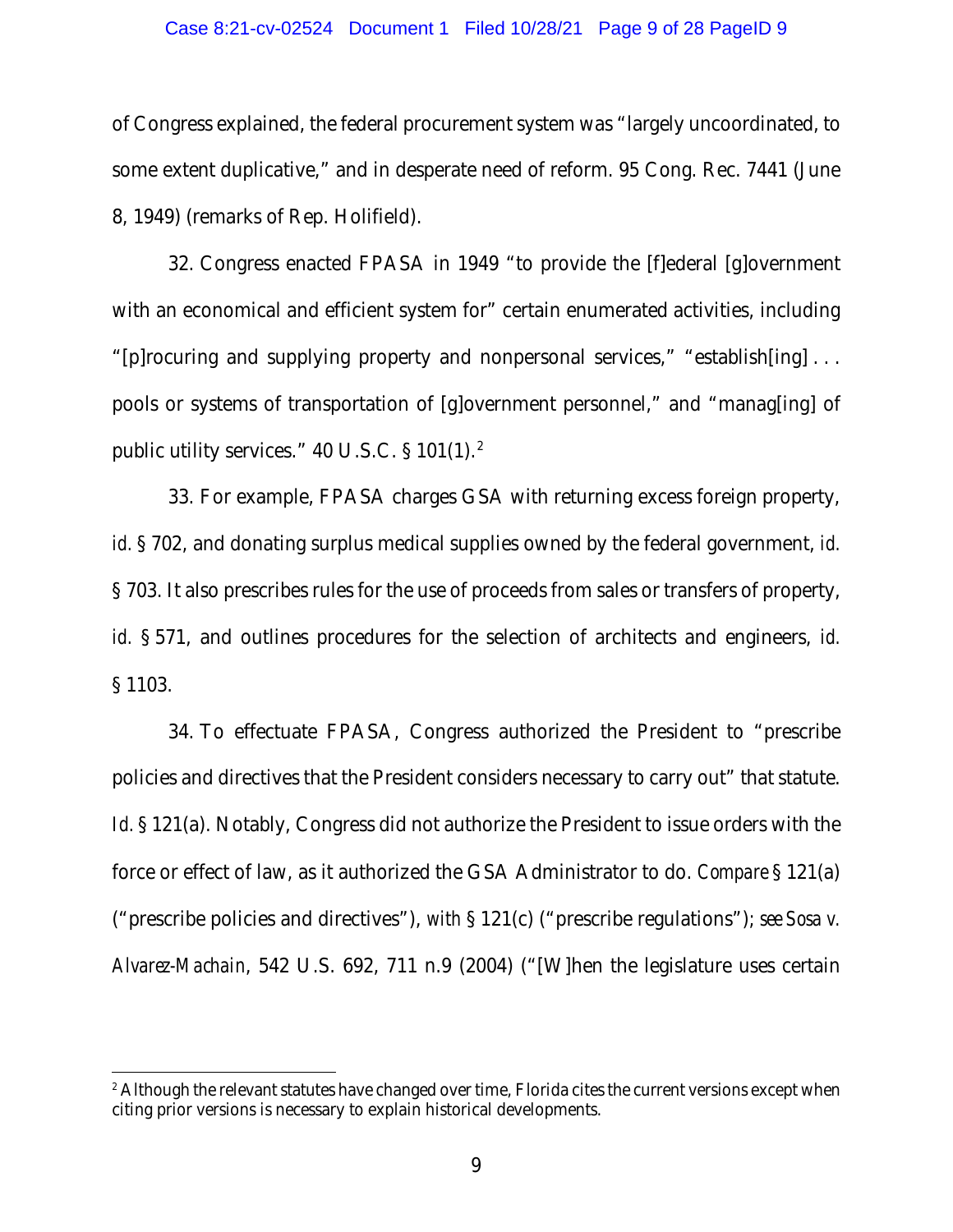#### Case 8:21-cv-02524 Document 1 Filed 10/28/21 Page 10 of 28 PageID 10

language in one part of the statute and different language in another, the court assumes different meanings were intended.").

35. Over time, however, FPASA proved inadequate to control the lack of coordination across agencies, and the proliferation of procurement regulations by different agencies led to a morass of legal requirements. [3](#page-9-0) In 1979, Congress directed the Office of Federal Procurement Policy (OFPP)—part of OMB—to "issue policy directives . . . for the purpose of promoting the development and implementation of [a] uniform procurement system," with concurrence of the OMB Director. *See* Office of Federal Procurement Policy Amendments of 1979, Pub. L. No. 96-83, § 4(e), 93 Stat. 650; *see also* Kate M. Manuel et al., Cong. Rsch. Serv., R42826, The Federal Acquisition Regulation (FAR): Answers to Frequently Asked Questions 10 (2015), https://sgp.fas.org/crs/misc/R42826.pdf.

36. In 1983, under the policy directive of the Administrator of OFPP, the Department of Defense, GSA, and NASA jointly promulgated the first version of the Federal Acquisition Regulation (FAR), 48 Fed. Reg. 42,102 (Sept. 19, 1983).

37. Even after creation of the FAR, however, the problems FPASA was designed to solve persisted. S. Rep. No. 100-424, at 13–14 ("Redundancies and inconsistencies continue to exist between the FAR and agency supplementing

<span id="page-9-0"></span><sup>3</sup> As early as 1972, the Commission on Government Procurement described the landscape as "a burdensome mass and maze of procurement and procurement-related regulations" with "no effective overall system for coordinating, controlling, and standardizing regulations." Kate M. Manuel et al., Cong. Rsch. Serv., R42826, The Federal Acquisition Regulation (FAR): Answers to Frequently Asked Questions 10 (2015) (quoting United States Comm'n on Gov't Procurement, Report of the Commission on Government Procurement, Vol. 1, at 33 (1972)), https://sgp.fas.org/crs/misc/R42826.pdf.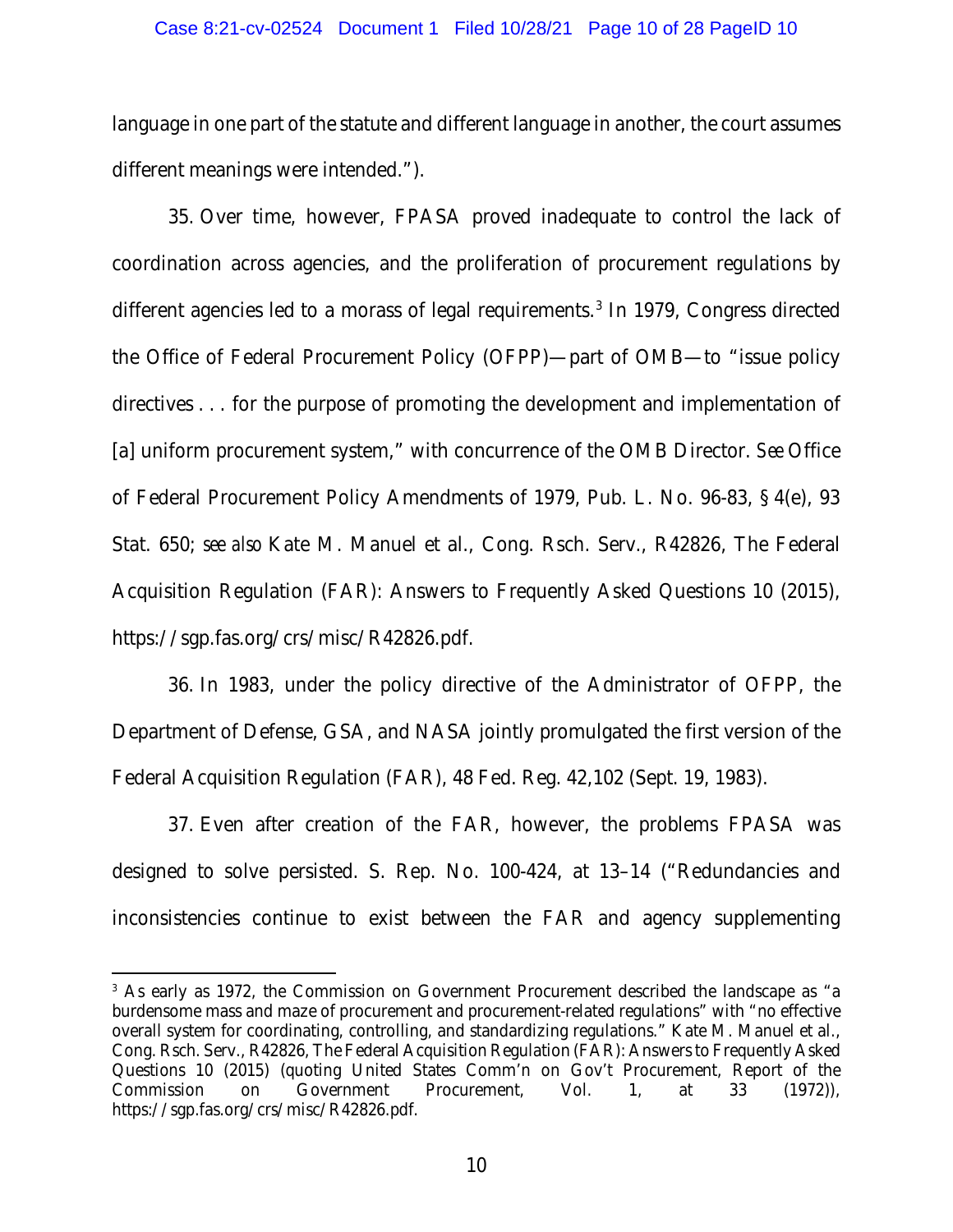#### Case 8:21-cv-02524 Document 1 Filed 10/28/21 Page 11 of 28 PageID 11

regulations implementing the FAR." (quoting study prepared by OMB Director Tom Daley (Nov. 1986))).

38. Finally, in 1988, after decades of failure by officials in the Executive Office of the President charged with coordinating government-wide procurement, [4](#page-10-0) Congress established the FAR Council "to assist in the direction and coordination of [g]overnment-wide procurement policy and [g]overnment-wide procurement regulatory activities in the [f]ederal [g]overnment." Office of Federal Procurement Policy Act Amendments of 1988, Pub. L. No. 100-679, § 3, 102 Stat. 4056, *later codified* at 41 U.S.C. §1302(a).

39. The FAR Council consists of the OFPP Administrator, the Secretary of Defense, the Administrator of NASA, and the GSA Administrator. 41 U.S.C.  $$1302(b).<sup>5</sup>$  $$1302(b).<sup>5</sup>$  $$1302(b).<sup>5</sup>$ 

40. Subject to limited exceptions, $6$  the FAR Council has the exclusive authority to issue "a single [g]overnment-wide procurement regulation." *Id.* § 1303(a)(1). No other agency is authorized to issue government-wide procurement regulations. *Id.*  $§ 1303(a)(2).$ 

<span id="page-10-0"></span><sup>4</sup> *See* S. Rep. No. 100-424, at 4 ("OFPP's performance as the [f]ederal [g]overnment's procurement policy leader has been uneven. . . . [M]any of the procurement executives, industry officials and other procurement experts . . . rated OFPP's overall performance during this as being no more than marginally [e]ffective." (quoting Assessment of the Office of Federal Procurement Policy, GAO/NSIAD–88–35 (Nov. 1987))).

<span id="page-10-1"></span><sup>&</sup>lt;sup>5</sup> These officials are authorized to designate another agency official to serve on the FAR Council. 41 U.S.C. § 1302(b)(2).

<span id="page-10-2"></span><sup>&</sup>lt;sup>6</sup> For example, the OFPP Administrator may issue government-wide regulations if the Department of Defense, NASA, and GSA are unable to agree on or fail to issue regulations, 41 U.S.C. § 1121(d), and may remove a regulation if it is inconsistent with the FAR, *id.* § 1303(a)(5).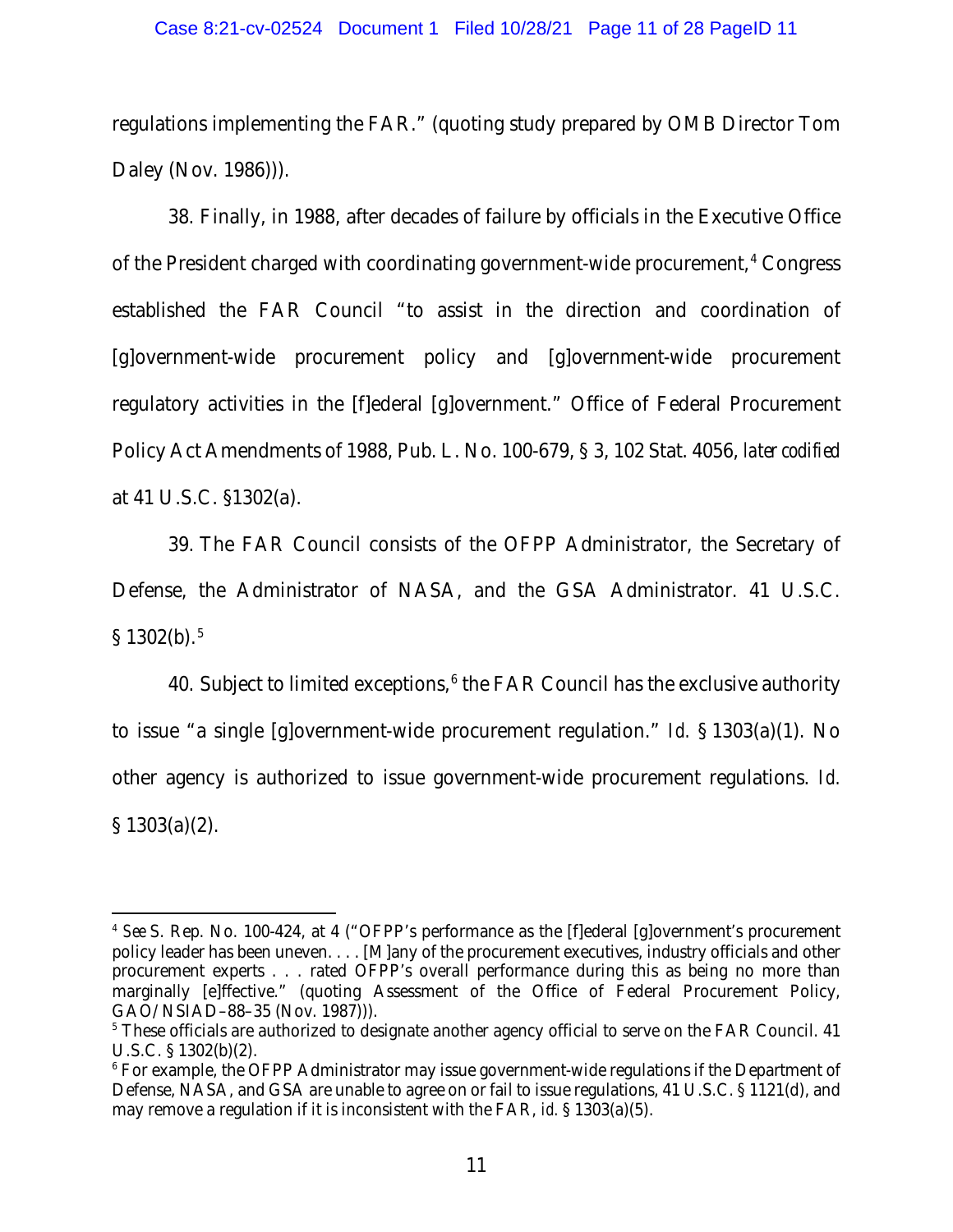41. Finally, § 1707 further protects Congress's reforms to government procurement practices by requiring that any "procurement policy, regulation, procedure, or form"—whether issued government wide by the FAR Council or for one agency by that agency—be subject to notice and comment. 41 U.S.C. § 1707(a)–(b). The relevant official may waive that requirement only if "urgent and compelling circumstances make compliance with the requirements impracticable." *Id.* § 1707(d).

## The Biden Administration's Vaccine Policies

42. Despite pushing the envelope in numerous ways during the COVID-19 pandemic, *e.g.*, *Ala. Ass'n of Realtors*, 141 S. Ct. at 2485; *Florida v. Becerra*, 8:21-cv-839- SDM-AAS, 2021 WL 2514138 (M.D. Fla. June 18, 2021), the Biden Administration has made clear that mandating vaccines is "not the role of the federal government." Press Briefing by Press Secretary Jen Psaki, July 23, 2021, https://www.whitehouse.gov/briefing-room/press-briefings/2021/07/23/pressbriefing-by-press-secretary-jen-psaki-july-23-2021/.

43. Since his press secretary made that statement, however, the President's "patience" has apparently been "wearing thin," and he has grown "angr[y] at those who haven't gotten vaccinated." President Biden Remarks.

44. On September 9, 2021, the President announced three new administrative actions aimed at compelling much, if not most, of the adult population in the United States to receive a COVID-19 vaccine. *Id.*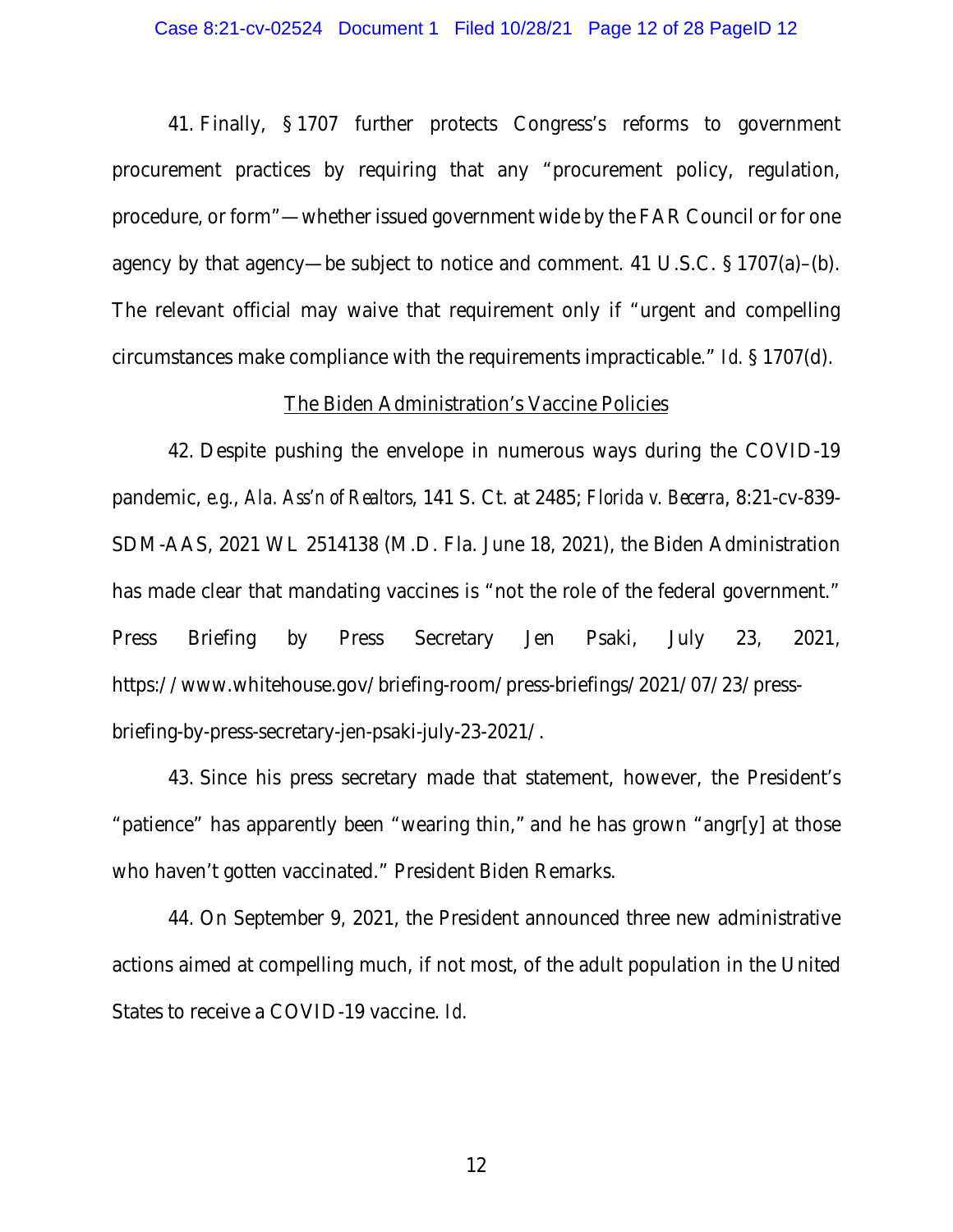#### Case 8:21-cv-02524 Document 1 Filed 10/28/21 Page 13 of 28 PageID 13

45. First, the President announced that the Department of Labor would develop an emergency rule mandating that private employers with 100 or more employees require their employees to become fully vaccinated or submit to weekly testing. *Id.*

46. Second, the President announced that the federal government would mandate vaccines for employees who work at healthcare facilities that accept Medicare and Medicaid. *Id.*

47. Finally, as relevant here, the President announced that he would issue an executive order requiring all executive branch employees and federal contractors to be vaccinated. As the President put it, "[i]f you want to work with the federal government and do business with us, get vaccinated. If you want to do business with the federal government, vaccinate your workforce." *Id.*

48. In making this announcement, President Biden claimed that these combined initiatives would affect about 100 million Americans. *Id.*

### The Challenged Actions

49. On September 9, 2021, President Biden issued the challenged executive order. 86 Fed. Reg. at 50,985. The order relies on FPASA, as well as the Constitution and the President's power under 3 U.S.C. § 301 to delegate his statutory authorities. 86 Fed. Reg. at 50,985.

50. The executive order directs all agencies to ensure that "contracts and contract-like instruments [covered by the executive order] . . . include a clause [that specifies] that the contractor or subcontractor shall, for the duration of the contract, comply with all guidance for contractor or subcontractor workplace locations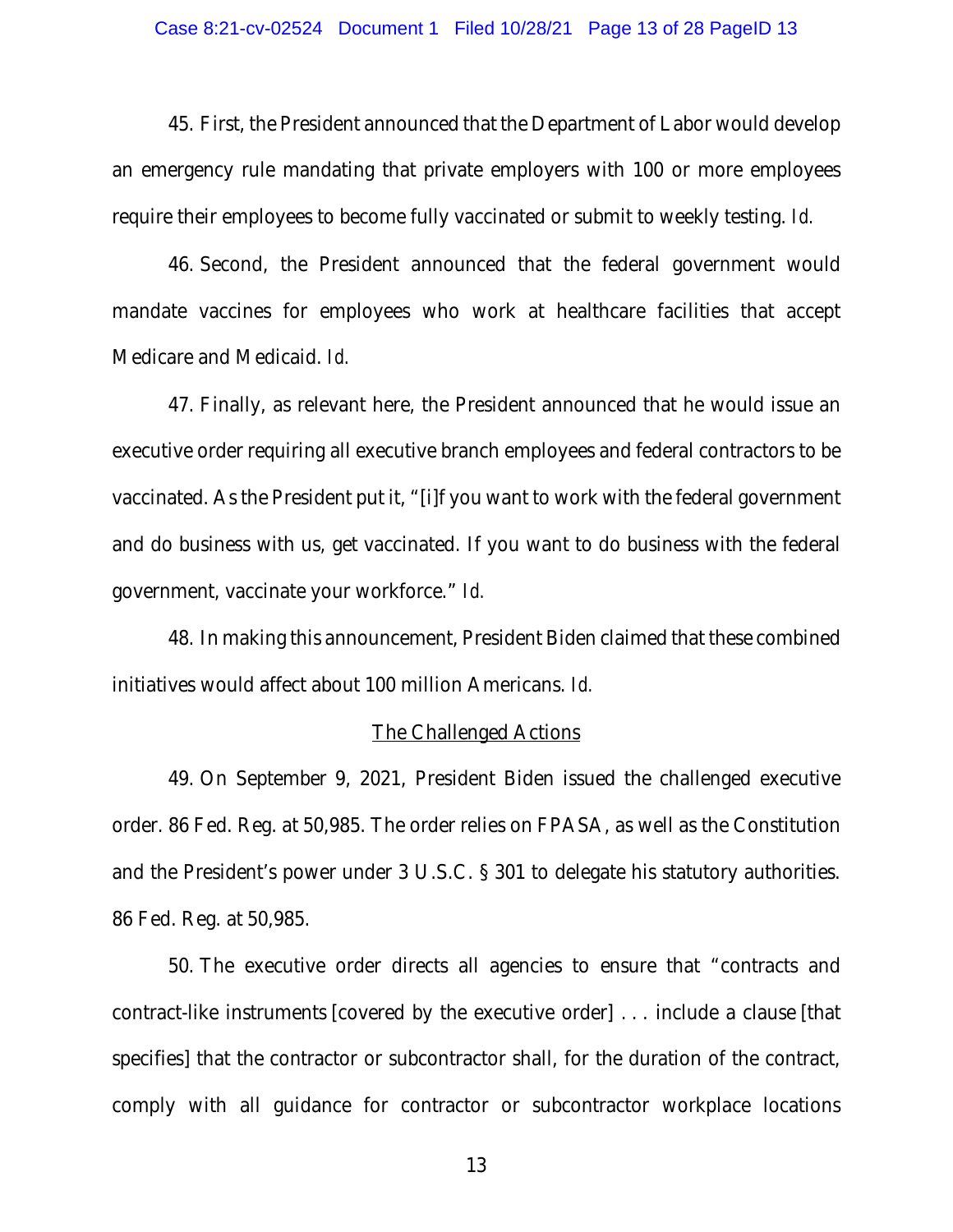#### Case 8:21-cv-02524 Document 1 Filed 10/28/21 Page 14 of 28 PageID 14

published by the Safer Federal Workforce Task Force," subject to that guidance being approved by the OMB Director. 86 Fed. Reg. at 50,985.

51. The executive order instructs the Task Force to develop this guidance and asks the OMB Director, pursuant to the President's delegation of his FPASA power under 3 U.S.C. § 301, to determine whether the Task Force guidance will promote economy and efficiency in federal procurement. 86 Fed. Reg. at 50,985–86. If the OMB Director makes this determination and publishes it in the federal register, agencies are to include this clause in covered contracts. *Id.* The order contemplates that the Task Force will update the guidance on a continuing basis, subject to reapproval by the OMB Director. *Id.*

52. The executive order also instructs the FAR Council to "amend the [FAR] to provide for inclusion in [f]ederal procurement solicitations and contracts subject to this order" the contract clause discussed in the executive order and further instructs agencies to seek to implement the contract clause in contracts not covered by the FAR. *Id.* at 50,986.

53. The executive order exempts certain contracts such as those with a value below "the simplified acquisition threshold," which is typically \$250,000. 86 Fed. Reg. at 50,986–87; FAR § 2.101.

54. The executive order applies to contracts entered into, renewed, or with an option to be exercised on or after October 15, 2021. 86 Fed. Reg. at 50,987.

55. On September 24, 2021, the Task Force issued its guidance. Task Force guidance. The Task Force guidance, which is over thirteen pages single-spaced,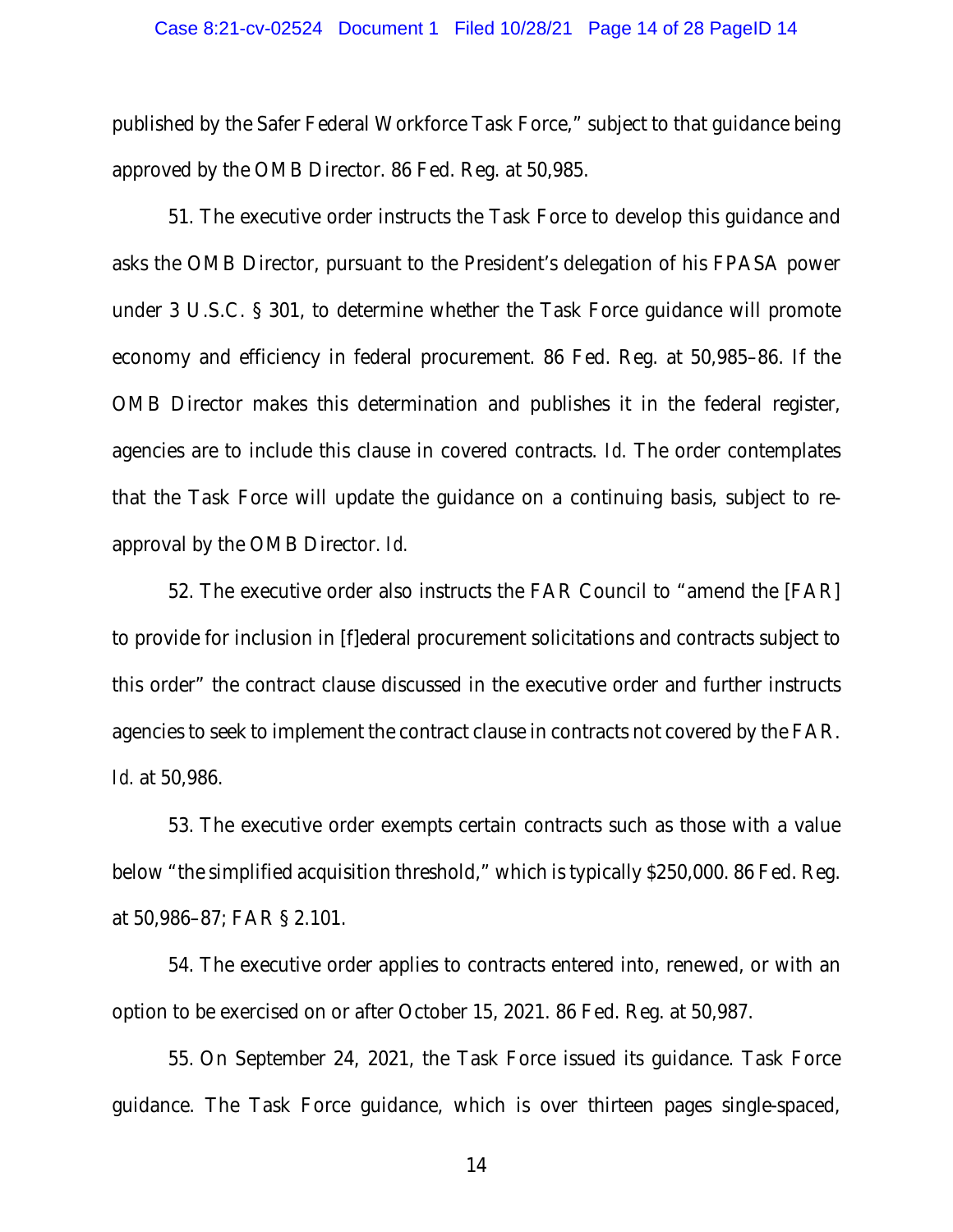outlines the following requirements: (1) vaccination of covered contractor employees,<sup>[7](#page-14-0)</sup> except in limited circumstances where an employee is legally entitled to an accommodation, *id.* at 5–6; (2) compliance with CDC guidance for masking and physical distancing at contractor workplaces, including for visitors, *id.* at 6–7; and (3) designation of a person to coordinate compliance with the guidance and other COVID-19 safety protocols, *id.* at 7–8.

56. In a lengthy Q&A portion, the guidance makes clear that prior COVID-19 infection, even with an antibody test, does not satisfy the vaccination requirement. *Id.*  at 10. The Q&A also makes clear that employees who work exclusively outdoors are subject to the same stringent requirements.<sup>8</sup> *Id.* 

57. The Task Force guidance sets a deadline of December 8, 2021, for all covered contractor employees to be fully vaccinated. *Id.* at 5.

58. The guidance also declares that the Task Force will consider updates "based on future changes to [CDC] guidance and as warranted by the circumstances of the pandemic and public health conditions."[9](#page-14-2) *Id.* at 2.

<span id="page-14-0"></span> $7A$  "covered contractor employee" is defined as "any full-time or part-time employee of a covered contractor working on or in connection with a covered contract or working at a covered contractor workplace [including] employees of covered contractors who are not themselves working on or in connection with a covered contract." Task Force guidance at 3–4.

<span id="page-14-1"></span><sup>&</sup>lt;sup>8</sup> Although the Task Force guidance excludes a person's residence from the definition of "covered" contractor workplace," it does not exclude people who work exclusively from home from the definition of "covered contractor employee" and thus appears to require the vaccination of people who work exclusively from home. Task Force guidance at 3–4.

<span id="page-14-2"></span><sup>&</sup>lt;sup>9</sup> To the extent the government seeks to require compliance with "updates" to the Task Force guidance that the OMB Director has not approved, this raises additional issues, including the Task Force's absence of authority, the fact that delegations under 3 U.S.C. § 301 must be made to officials appointed by the President and confirmed by the Senate, and the fact that the Task Force includes officials not appointed pursuant to the Appointments Clause.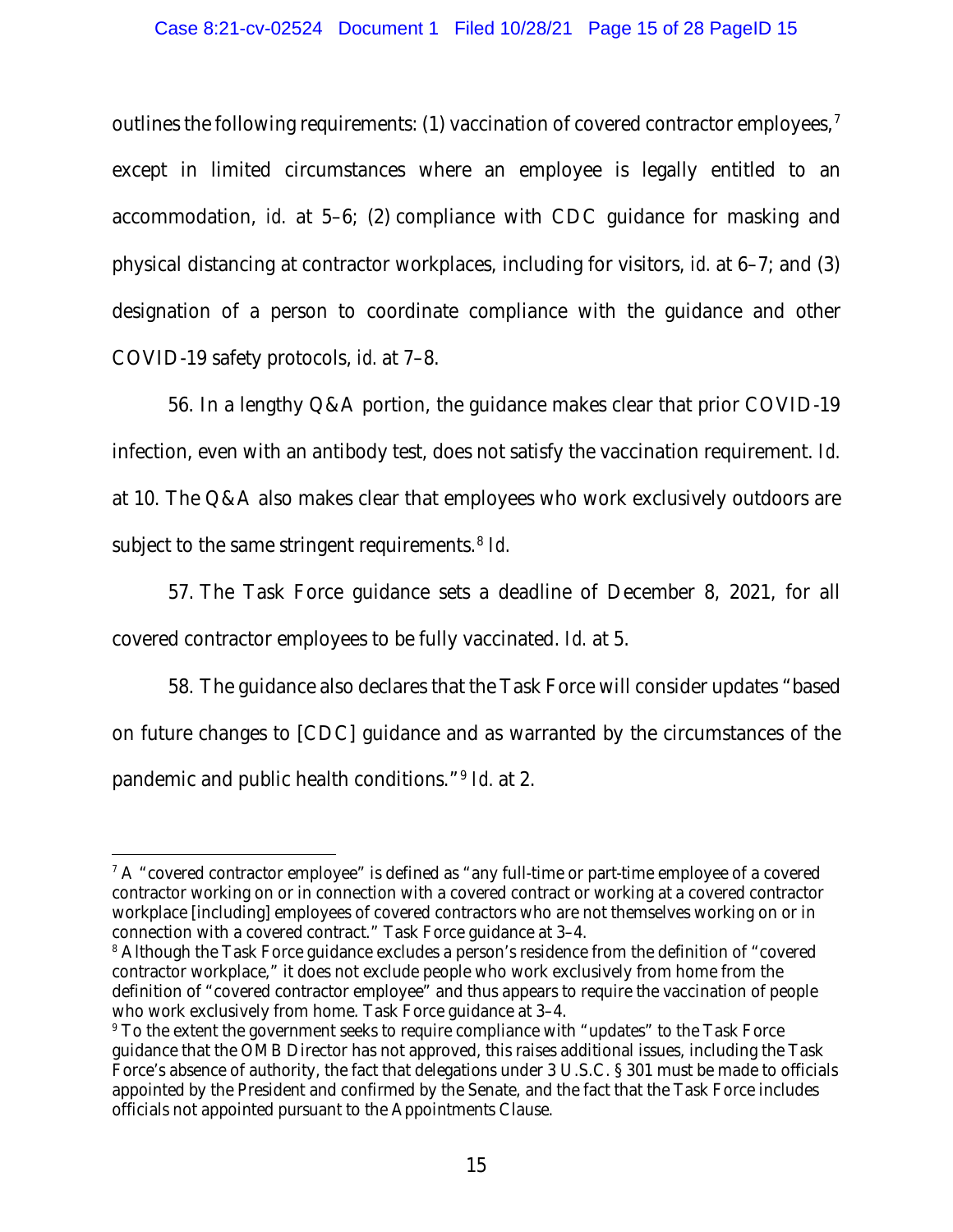#### Case 8:21-cv-02524 Document 1 Filed 10/28/21 Page 16 of 28 PageID 16

59. On September 28, 2021, as contemplated by the executive order, the OMB Director published a notice of determination in the federal register, without reasoning or explanation, finding that the Task Force guidance "will improve economy and efficiency by reducing absenteeism and decreasing labor costs for contractors and subcontractors working on or in connection with a [f]ederal [g]overnment contract." 86 Fed. Reg. at 53,692.

60. On September 30, 2021, the FAR Council—purporting to comply with the executive order—issued its "guidance" entitled "Issuance of Agency Deviations to Implement Executive Order 14042." *See* FAR Council guidance.

61. In its guidance, the FAR Council "encourage[s] [agencies] to make . . . deviations" to the FAR, which should be "effective until the FAR is amended." *Id.* at 3.

62. A deviation clause is a clause that is inconsistent with the FAR. FAR § 1.401. The FAR prescribes procedures for both individual deviations and class deviations. *Id.* § 1.403–04. Deviations are not an appropriate manner to implement a government-wide procurement policy, and "[w]hen an agency knows that it will require a class deviation on a permanent basis, it should propose a FAR revision." *Id.* § 1.404.

63. The draft contract clause cites the executive order as the single authority for these deviations and contains little substantive content other than requiring compliance with the Task Force guidance, even if that guidance is amended during performance of the contract. FAR Council guidance at 3–5.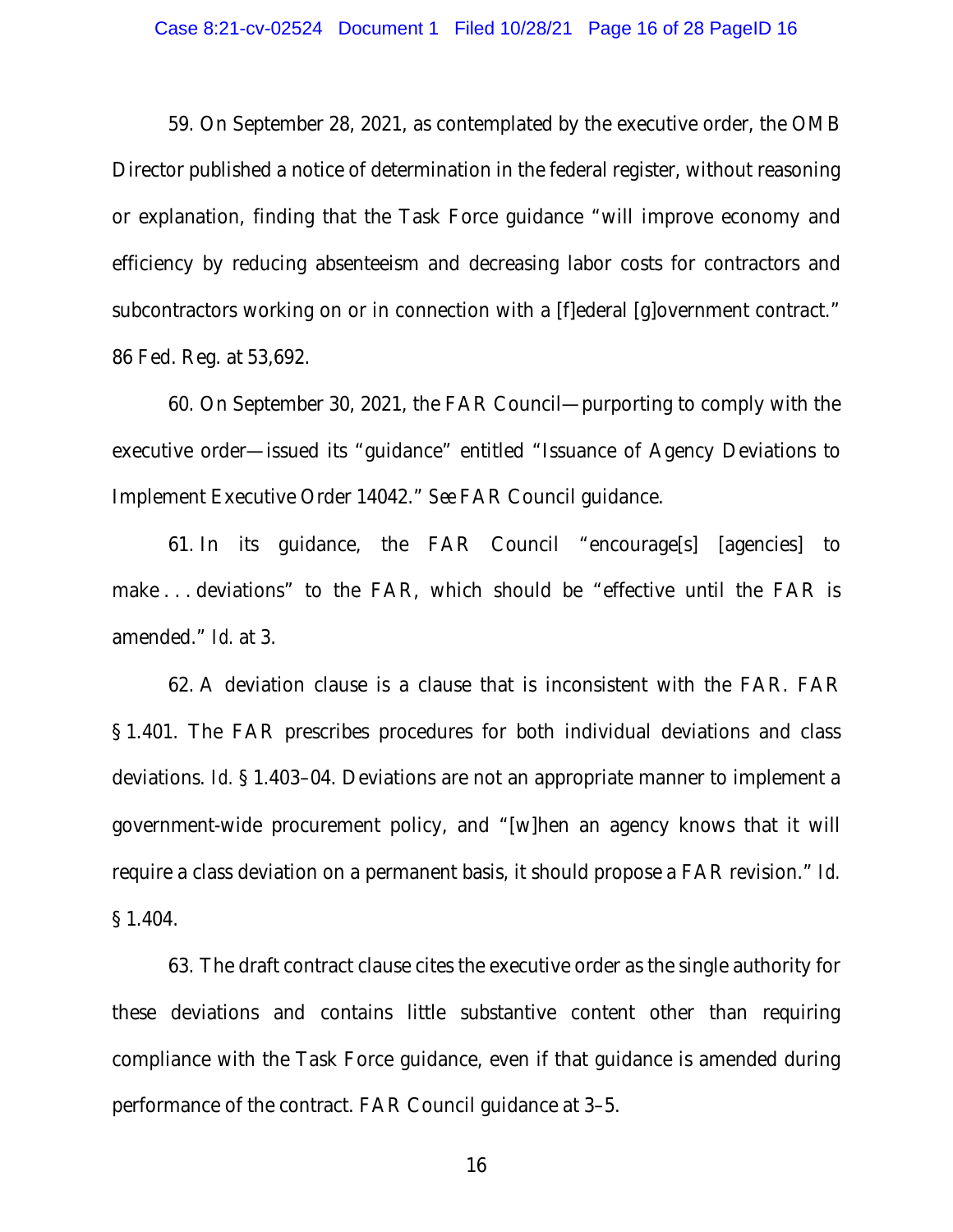#### Case 8:21-cv-02524 Document 1 Filed 10/28/21 Page 17 of 28 PageID 17

64. The FAR Council guidance "reminds" agencies that, under the executive order, they are "required to include an implementing clause" in new contracts awarded on or after November 14, new solicitations issued on or after October 15, extensions or renewals of existing contracts awarded on or after October 15, and options on existing contracts exercised on or after October 15. *Id.* at 2.

65. The FAR guidance also "strongly encourages" agencies to apply the guidance broadly by including the clause in contracts before those deadlines and on contracts not otherwise subject to the executive order. *Id*. at 3. This broad application is meant "[t]o maximize the goal of getting more people vaccinated and decreas[ing] the spread of COVID-19." *Id.* at 3.

### Florida is Irreparably Harmed by These Acts

66. Florida contracts with the federal government as a matter of course. Space Florida, an arm of the State, § 331.302(1), Fla. Stat., has several contracts with NASA, many of which involve leasing federal land, but others of which involve Space Florida providing services to the government. Florida's public universities also have many contracts with NASA, especially for research. And the Florida Department of Education has a number of contracts with GSA, including for providing vending and other food-related services in GSA buildings. These contracts are worth tens of millions of dollars, if not more.

67. Florida expects to continue pursuing government contracts in the future. Florida also has current contracts subject to renewal or the exercise of options—both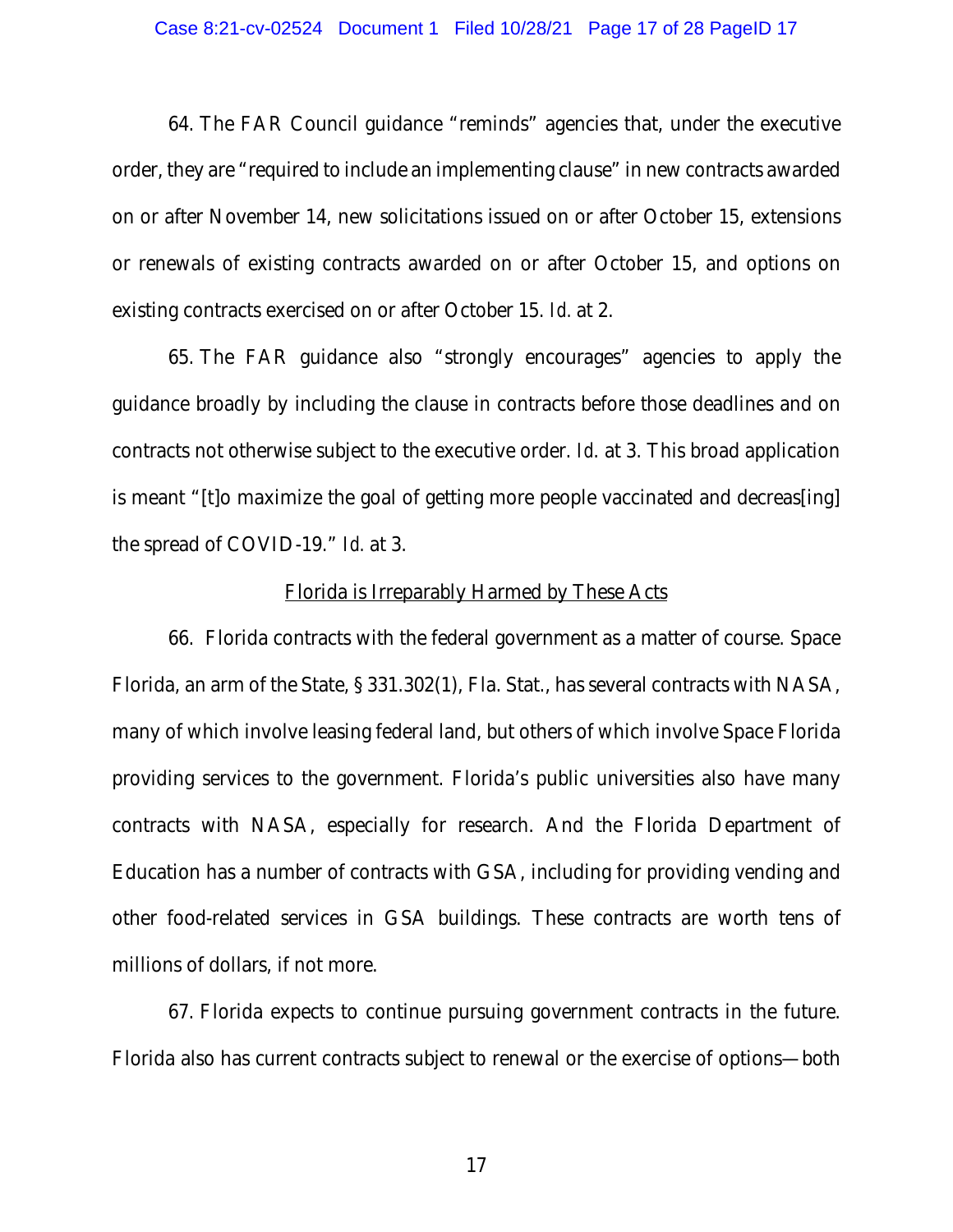#### Case 8:21-cv-02524 Document 1 Filed 10/28/21 Page 18 of 28 PageID 18

of which the federal government has said it will not do unless Florida acquiesces to the challenged actions.

68. Because Florida's employees are generally not required to be vaccinated, the challenged actions threaten Florida with the loss of millions of dollars in future contracting opportunities and put undue pressure on Florida to create new policies and change existing ones, each of which threatens Florida with imminent irreparable harm.

## CLAIMS

## COUNT 1

# Agency action that is not in accordance with law and is in excess of authority (OMB Rule)

69. Florida repeats and incorporates by reference ¶¶ 1–68.

70. Under the APA, a court must "hold unlawful and set aside agency action" that is "not in accordance with law" or "in excess of statutory . . . authority, or limitations, or short of statutory right." *See* 5 U.S.C. § 706(2)(A), (C).

71. The OMB rule adopting the Task Force guidance is contrary to law for at least four reasons.

72. *First*, the OMB rule violates 41 U.S.C. § 1303(a) because it is a governmentwide procurement regulation, which only the FAR Council may issue.

73. The executive order apparently seeks to circumvent § 1303 by delegating the President's FPASA power to the OMB Director. 86 Fed. Reg. at 50,985.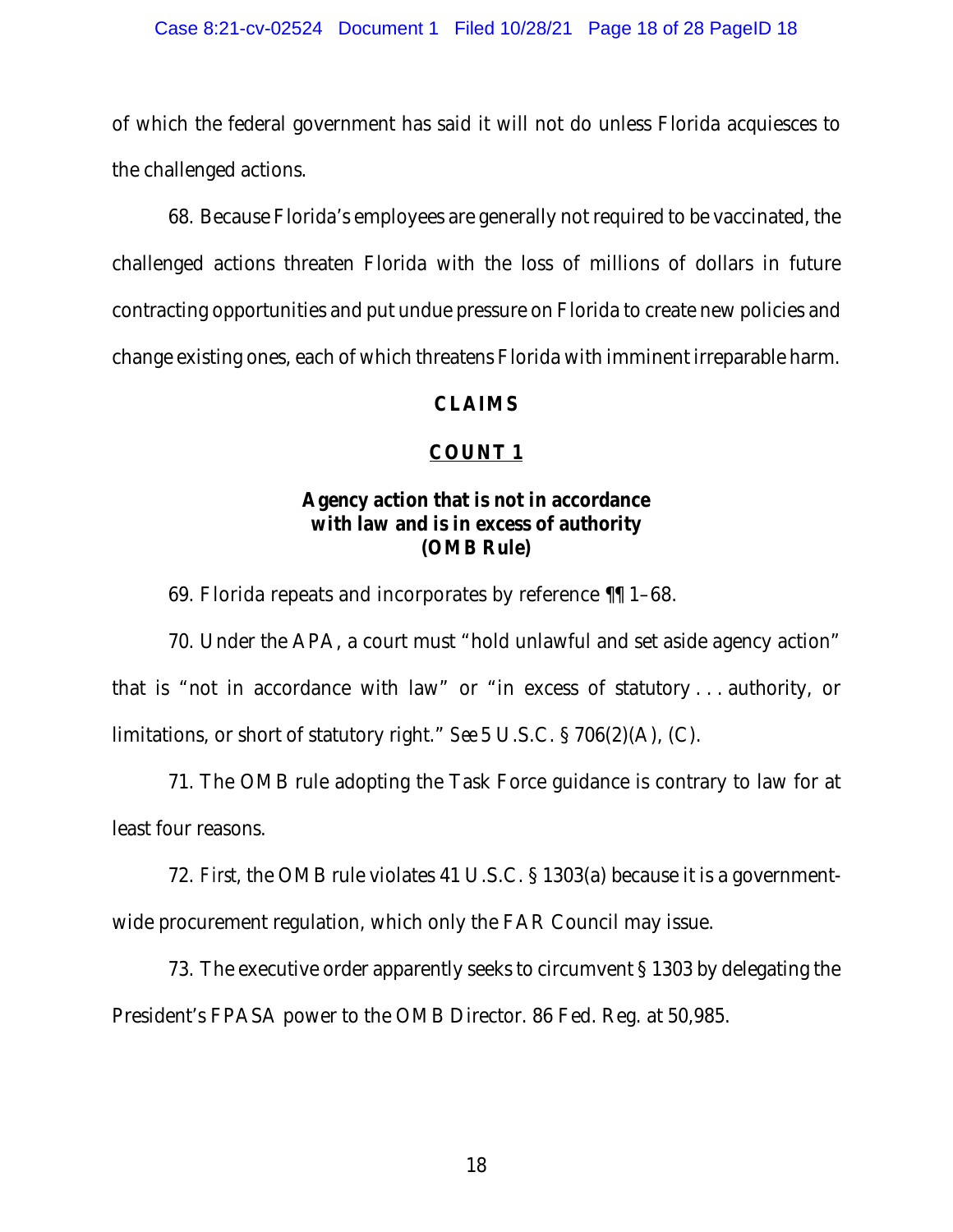#### Case 8:21-cv-02524 Document 1 Filed 10/28/21 Page 19 of 28 PageID 19

74. That attempt is unlawful because the President has no authority to issue regulations under § 1303—only the FAR Council may issue government-wide procurement regulations. *See Centralizing Border Control Policy Under the Supervision of the Attorney General*, 26 Op. OLC 22, 23 (2002) ("Congress may prescribe that a particular executive function may be performed only by a designated official within the Executive Branch, and not by the President.").

75. *Second*, and relatedly, the OMB rule is contrary to law because FPASA does not otherwise grant the President the power to issue orders with the force or effect of law. Congress authorized the President to "prescribe policies and directives that the President considers necessary to carry out" FPASA. 40 U.S.C. § 121(a). "[P]olicies and directives" describe the President's power to direct the exercise of procurement authority throughout the government. It does not authorize the President to issue regulations himself.

76. Congress knows how to confer that power, as it authorized the GSA Administrator, in the same section of the statute, to "prescribe regulations." *Id.* § 121(c); *see also Sosa*, 542 U.S. at 711 n.9 ("[W]hen the legislature uses certain language in one part of the statute and different language in another, the court assumes different meanings were intended."). And Congress has given the President the power to "prescribe regulations" in other contexts, typically in the realm of foreign affairs and national defense. *E.g.*, 18 U.S.C. § 3496 ("The President is authorized to prescribe regulations governing the manner of executing and returning commissions by consular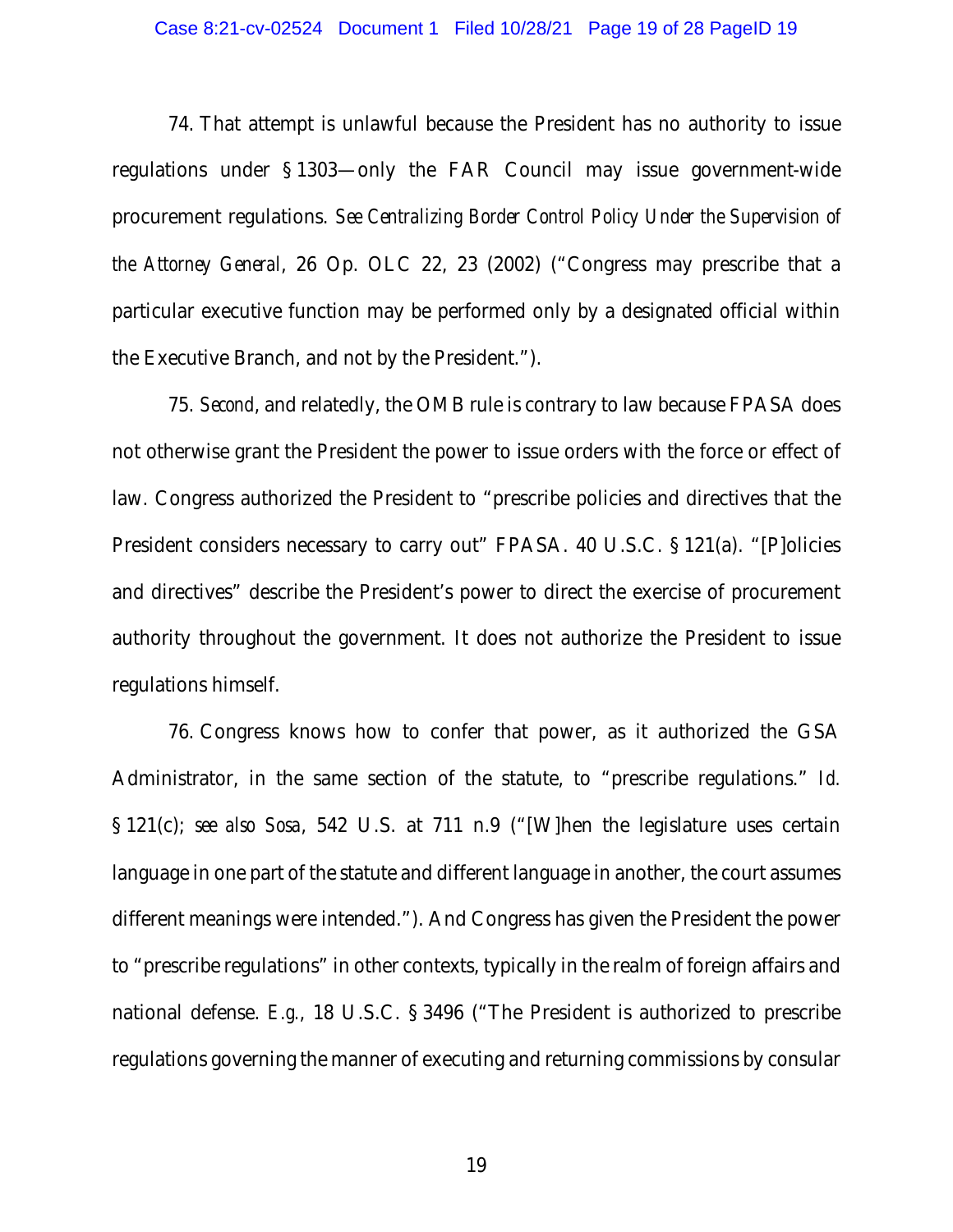officers."); 32 U.S.C. § 110 ("The President shall prescribe regulations, and issue orders, necessary to organize, discipline, and govern the National Guard.").

77. *Third*, even if FPASA authorized the President to issue orders with the force or effect of law, it would not authorize approval of the Task Force guidance. The President appears to assume that FPASA authorizes him to issue any order that he believes, as FPASA's statement of purpose states, promotes "an economical and efficient" procurement system. 40 U.S.C. § 101; *see* 86 Fed. Reg. at 50,985 ("This order promotes economy and efficiency in [f]ederal procurement."). But that mistakes a prefatory purpose statement for a grant of authority. *D.C. v. Heller*, 554 U.S. 570, 578 (2008) ("[A]part from [a] clarifying function, a prefatory clause does not limit or expand the scope of the operative clause.").

78. And even if FPASA did authorize the President to issue binding procurement orders solely because they may promote economy and efficiency, the OMB rule does not adequately do so. Providing the federal government with an "economic and efficient system for" procurement is not a broad enough delegation to impose nationwide social policy that Congress has not separately authorized. Further, the executive order is divorced from the practical needs of procurement. It will exclude otherwise competitive bidders, cause contractors to suffer labor shortages, and is substantially overbroad in, for example, refusing to account for natural immunity and ignoring the low transmission risk for COVID-19 outdoors.

79. *Fourth*, the OMB rule is inconsistent with the requirements of the Competition in Contracting Act, which requires federal agencies to "provide for full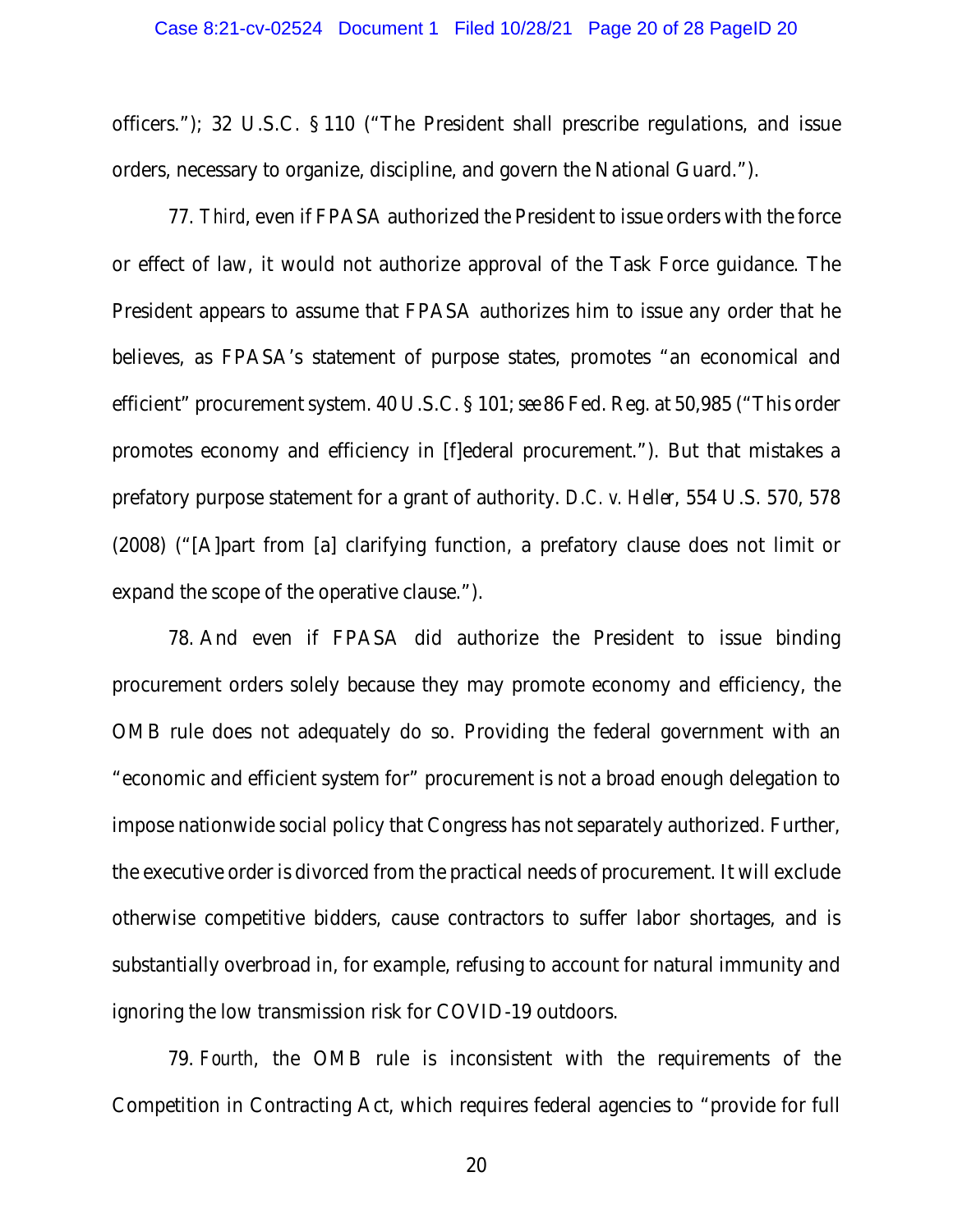and open competition through the use of competitive procedures." 41 U.S.C. § 3301; *see* 40 U.S.C. § 121(a) (requiring "policies" issued by the President pursuant to FPASA to be "consistent with this subtitle"); 40 U.S.C. § 111 (defining "this subtitle" to include portions of Title 41, including § 3301). The OMB rule precludes an entire class of contractors from obtaining federal contracts without regard to their capability to perform the contract. That is unlawful. *See Nat'l Gov't Servs., Inc. v. United States*, 923 F.3d 977, 986 (Fed. Cir. 2019) (finding invalid an agency policy that "effectively exclude[ed] an offeror from winning an award, even if that offeror represent[ed] the best value to the government").

80. Because the OMB rule violates § 1303(a), seeks to exercise a delegated power the President does not possess, relies on a misreading of FPASA, and violates § 3301, it is contrary to law.

## COUNT 2

# Failure to conduct notice and comment $10$ (OMB Rule)

81. Florida repeats and incorporates by reference ¶¶ 1–68.

82. Under 41 U.S.C. § 1707(a)–(b), procurement "polic[ies], regulation[s], procedure[s], or form[s]" must go through notice and comment, so long as they "relate to the expenditure of appropriated funds" and either (i) have "a significant effect

<span id="page-20-0"></span><sup>10</sup> Florida invokes both 41 U.S.C. § 1707 and 5 U.S.C. § 553, *see* 5 U.S.C. § 706(2)(D), but focuses on § 1707 because it is more stringent.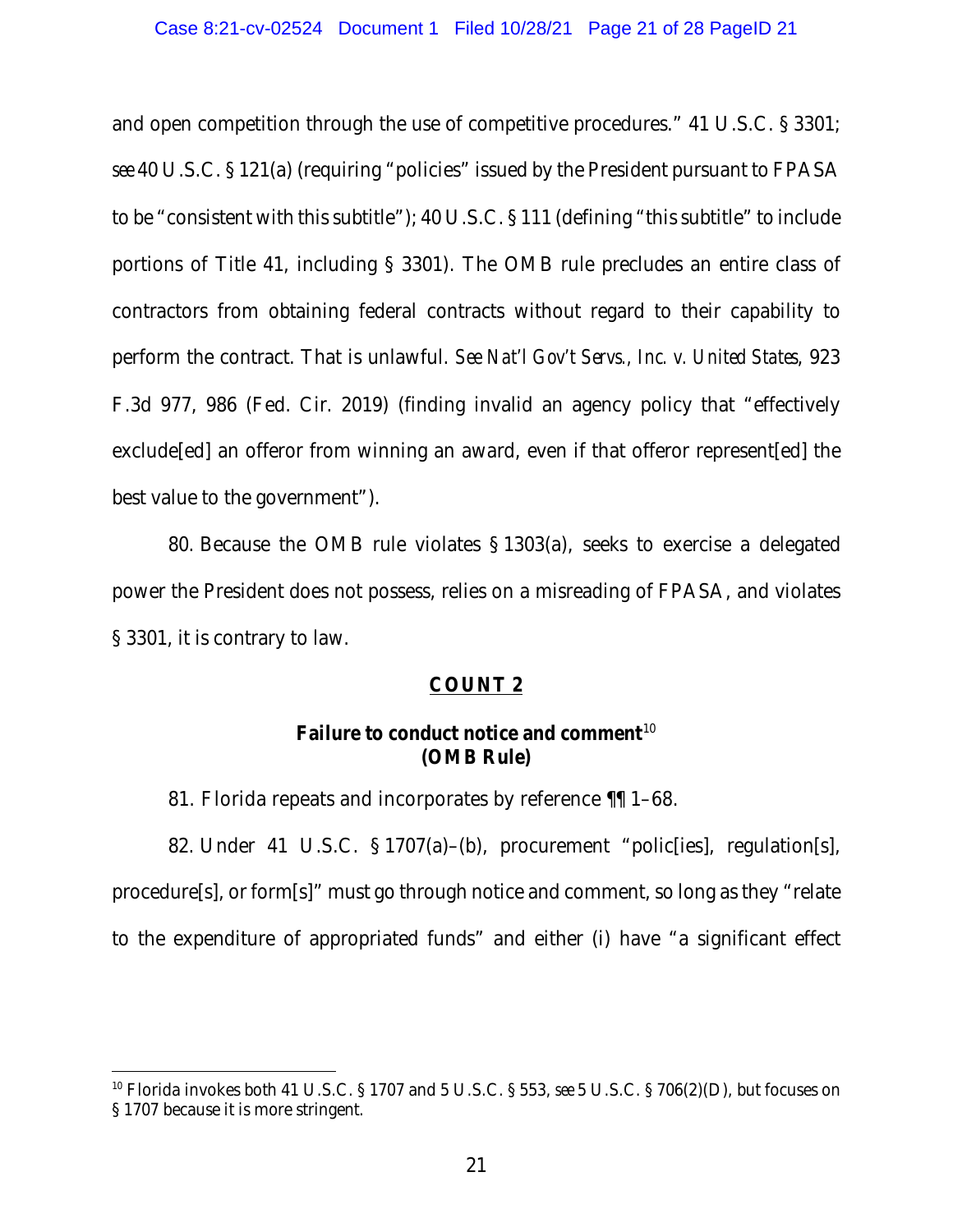#### Case 8:21-cv-02524 Document 1 Filed 10/28/21 Page 22 of 28 PageID 22

beyond the internal operating procedures of" the issuing agency, or (ii) have "a significant cost or administrative impact on contractors or offerors."

83. The OMB rule easily satisfies each of these requirements. Moreover, the government has not invoked the exception in § 1707(d), which requires "urgent and compelling circumstances" that "make compliance with the requirements impracticable." 41 U.S.C. § 1707(d); *see id.* § 1707(e) (requiring an agency invoking that exception to designate the action as "temporary" and provide a 30-day comment period after it becomes effective).

84. Even if it had, the COVID-19 pandemic has existed for over eighteen months, and the prospect of a vaccine has existed for at least a year. There is no reason that notice and comment was impracticable.

## COUNT 3

# Arbitrary and capricious agency action (OMB Rule)

85. Florida repeats and incorporates by reference ¶¶ 1–68.

86. Under the APA, a court must "hold unlawful and set aside agency action" that is "arbitrary [or] capricious."  $5 \text{ U.S.C.}$   $\S 706(2)(\text{A})$ .

87. An agency action is arbitrary or capricious if it fails to "articulate a satisfactory explanation for its action including a rational connection between the facts found and the choice made." *State Farm*, 463 U.S. at 43.

88. The OMB rule contains no explanation or reasoning at all. 86 Fed. Reg. at 53,691–92.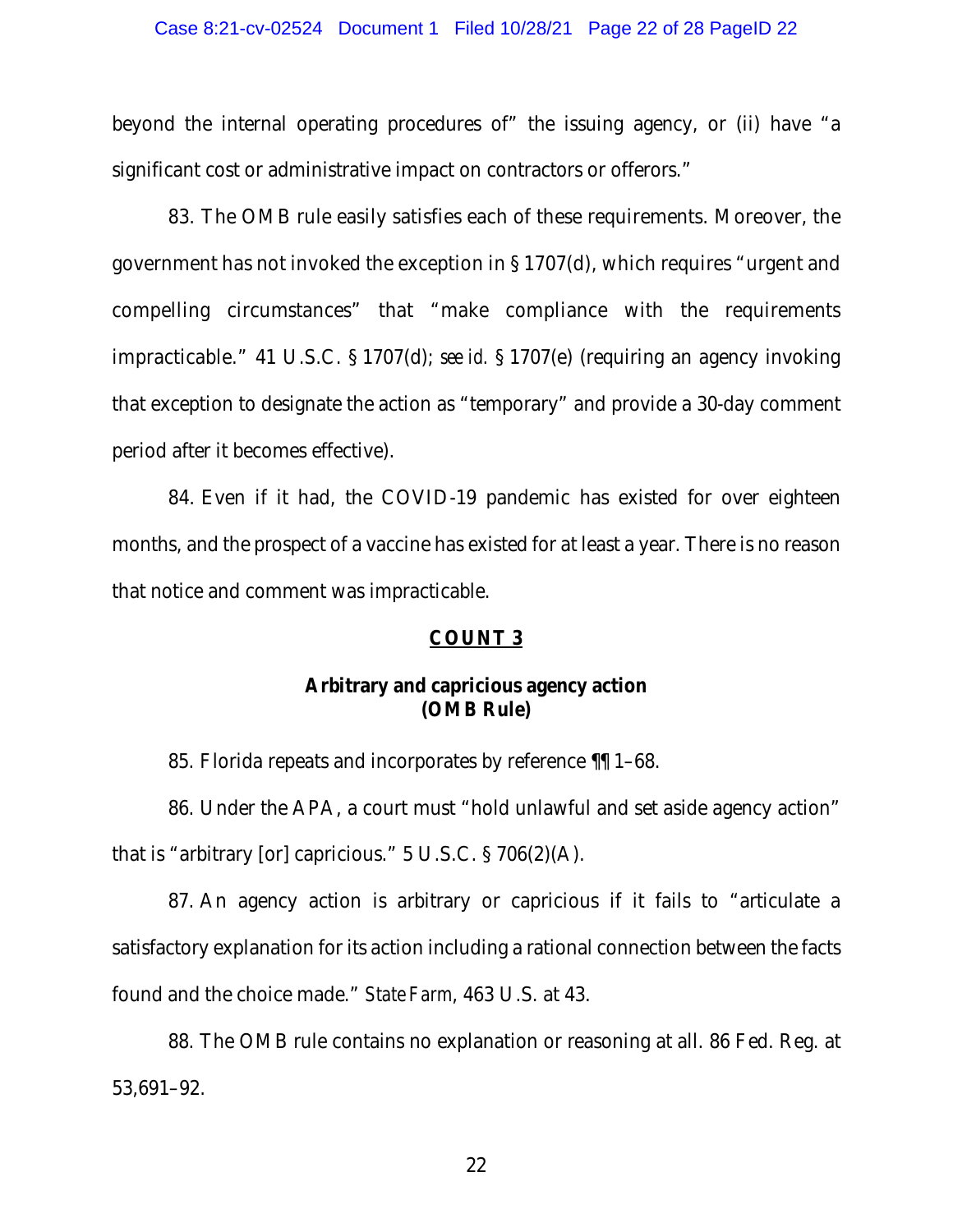#### Case 8:21-cv-02524 Document 1 Filed 10/28/21 Page 23 of 28 PageID 23

89. What is more, the OMB rule is arbitrary and capricious because the current Task Force guidance does not sufficiently promote economy and efficiency, or at least consider and address the shortfalls Florida has highlighted. *See* ¶¶ 78–79.

90. Moreover, the OMB rule ignores costs to the States, a "centrally relevant factor when deciding whether to regulate," *Michigan v. EPA*, 576 U.S. 743, 752–53 (2015), and neither accounts for Florida's reliance interests nor considers lesser alternatives, *Regents*, 140 S. Ct. at 1913–14.

91. Finally, the OMB Director's conclusion that the Task Force guidance would improve procurement efficiency by reducing absenteeism and decreasing labor costs is blatantly pretextual. *See Dep't of Com.*, 139 S. Ct. at 2576 ("Accepting contrived reasons would defeat the purpose of the enterprise [of judicial review.]").

92. The OMB rule is a trojan horse for federal regulation of public health. President Biden, in his remarks announcing the executive order, stated that he was "frustrated with the nearly 80 million Americans who are still not vaccinated," referenced "overcrowd[ed] . . . hospitals" and "overrun[] . . . emergency rooms," and blamed "elected officials actively working to undermine the fight against COVID-19." President Biden Remarks.

93. The FAR Council guidance likewise admits that the goal of this effort is "getting more people vaccinated and decreas[ing] the spread of COVID-19." FAR Council guidance at 3.

94. For all these reasons, the OMB rule is arbitrary and capricious.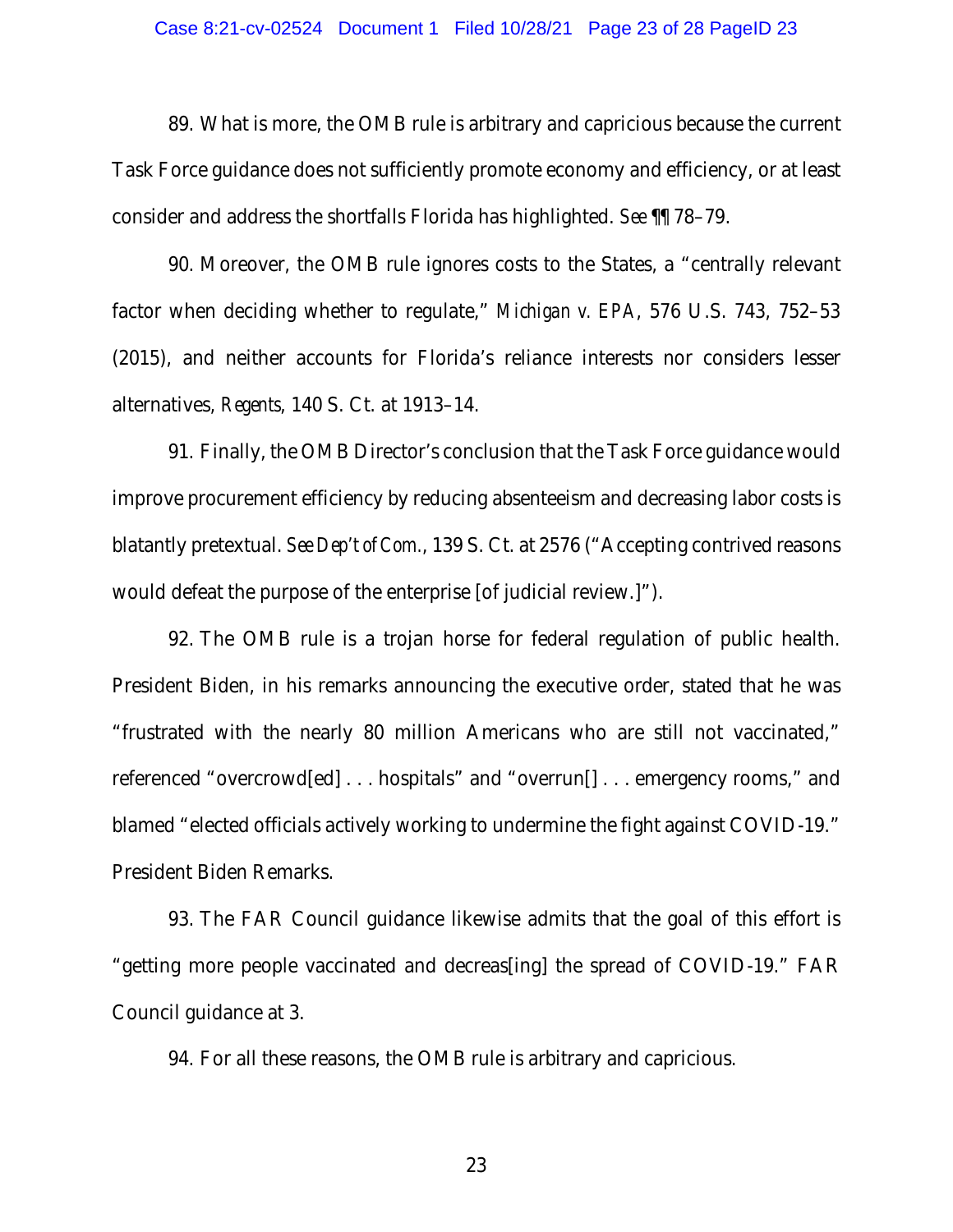# COUNT 4

# Agency action that is not in accordance with law and is in excess of authority (FAR Council Guidance)

95. Florida repeats and incorporates by reference ¶¶ 1–68.

96. While the FAR Council claims to be issuing only "guidance," the guidance is being "applied . . . in a way that indicates it is binding." *Texas v. EEOC*, 933 F.3d 433, 441 (5th Cir. 2019). It is therefore reviewable.

97. The guidance does not explain what authority would authorize the FAR Council to create a government-wide procurement regulation mandating vaccines for contractors. But to the extent the FAR Council relies on FPASA, it lacks that authority for the reasons described in count 1.

## COUNT 5

# Failure to conduct notice and comment (FAR Council Guidance)

98. Florida repeats and incorporates by reference ¶¶ 1–68.

99. As discussed in count 2, 41 U.S.C. § 1707(a)–(b) requires procurement "polic[ies], regulation[s], procedure[s], or form[s]" to go through notice and comment.

100. Even if the FAR Council guidance is not being treated as binding—and it is—the guidance is a procurement policy.

101. By requiring notice and comment—not just for regulations, but for policies—Congress subjected any government-wide pronouncements, whether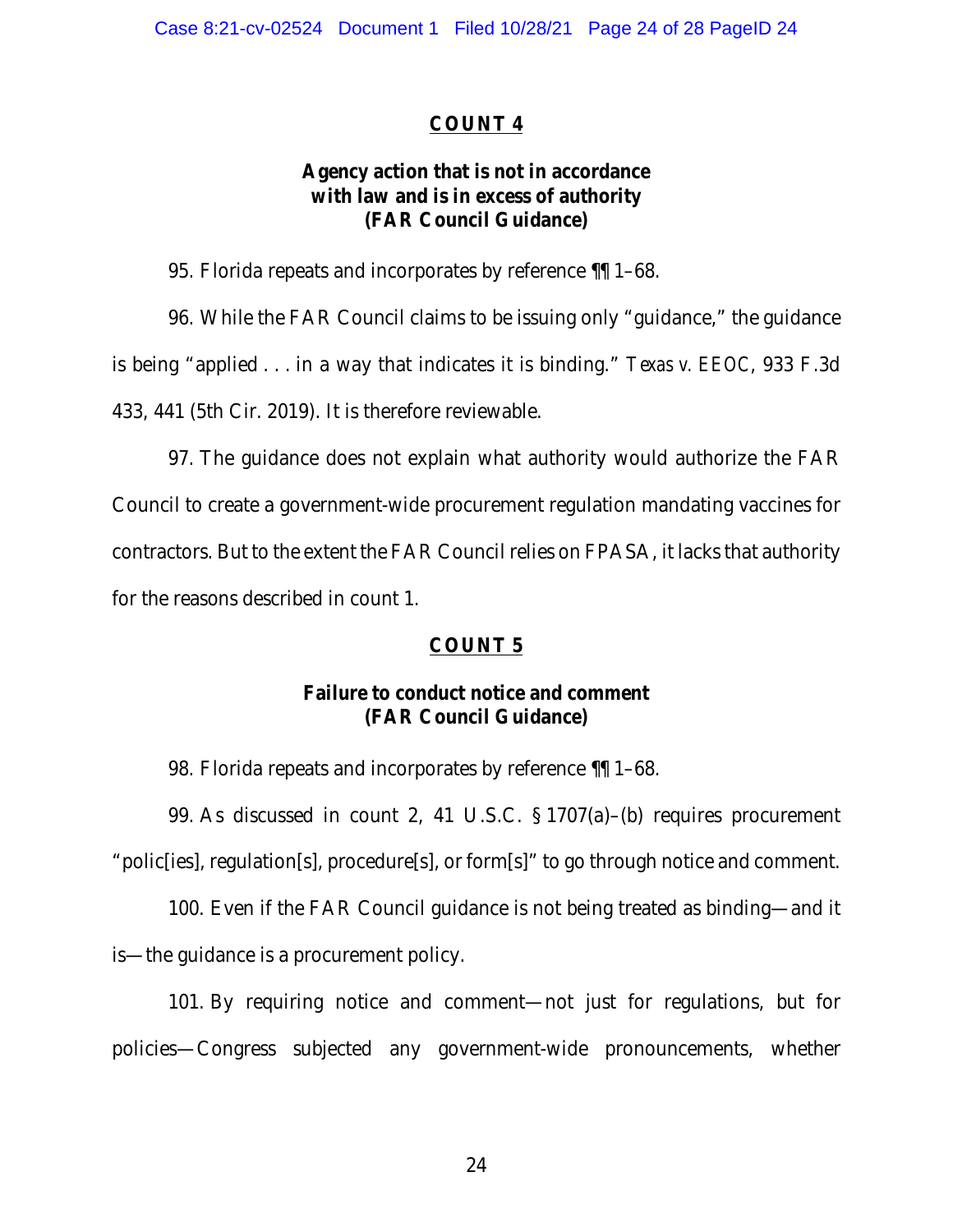binding or not, to notice and comment. The FAR Council guidance is therefore invalid.

102. Moreover, the draft contract language in the guidance is a procurement form subject to notice and comment.

103. For these reasons, and those discussed in count 2, the FAR Council guidance is invalid.

## COUNT 6

# Arbitrary and capricious agency action (FAR Council Guidance)

104. Florida repeats and incorporates by reference ¶¶ 1–68.

105. Under the APA, a court must "hold unlawful and set aside agency action" that is "arbitrary [or] capricious." 5 U.S.C. § 706(2)(A).

106. The FAR Council guidance is arbitrary and capricious for the reasons explained in count 3.

## COUNT 7

### Ultra vires acts of the President

107. Florida repeats and incorporates by reference ¶¶ 1–68.

108. Apart from the APA, there is a nonstatutory cause of action to challenge unlawful procurement-related actions by the President. *See Chamber of Com. of U.S. v. Reich*, 74 F.3d 1322, 1330 (D.C. Cir. 1996) (discussing a government concession to that effect).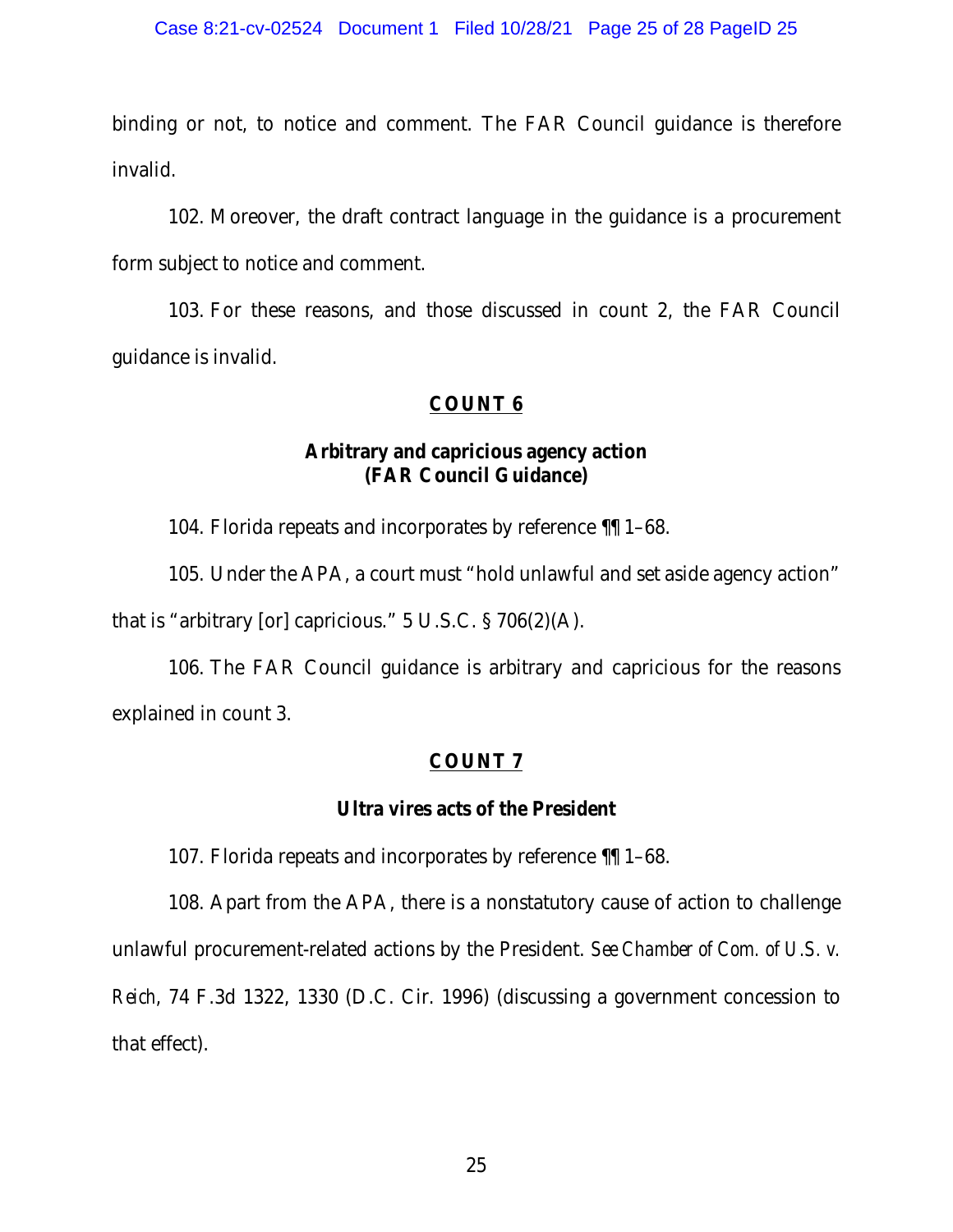109. As explained in count 1, the President does not have the authority to issue the challenged executive order.

# COUNT 8

# Violation of the U.S. Constitution, Art. I, § 1 Unconstitutional delegation of legislative power

110. Florida repeats and incorporates by reference ¶¶ 1–68.

111. Article I, § 1 of the U.S. Constitution states, "[a]ll legislative powers herein granted shall be vested in a Congress of the United States." Under Article I, § 1, only Congress may engage in lawmaking.

112. To the extent the Court agrees that FPASA authorizes the President to require contractors to mandate vaccines to their employees to promote economy and efficiency in procurement, FPASA lacks an intelligible principle and represents an unconstitutional delegation of legislative authority.

## COUNT 9

# Violation of the U.S. Constitution, Amend. X Unconstitutional exercise of the spending power

113. Florida repeats and incorporates by reference ¶¶ 1–68.

114. The challenged actions are unconstitutional conditions on the State's receipt of federal funds.

115. "[I]f Congress intends to impose a condition on the grant of federal moneys, it must do so unambiguously," so "States [can] exercise their choice knowingly," *Pennhurst State Sch. & Hosp. v. Halderman*, 451 U.S. 1, 17 (1981).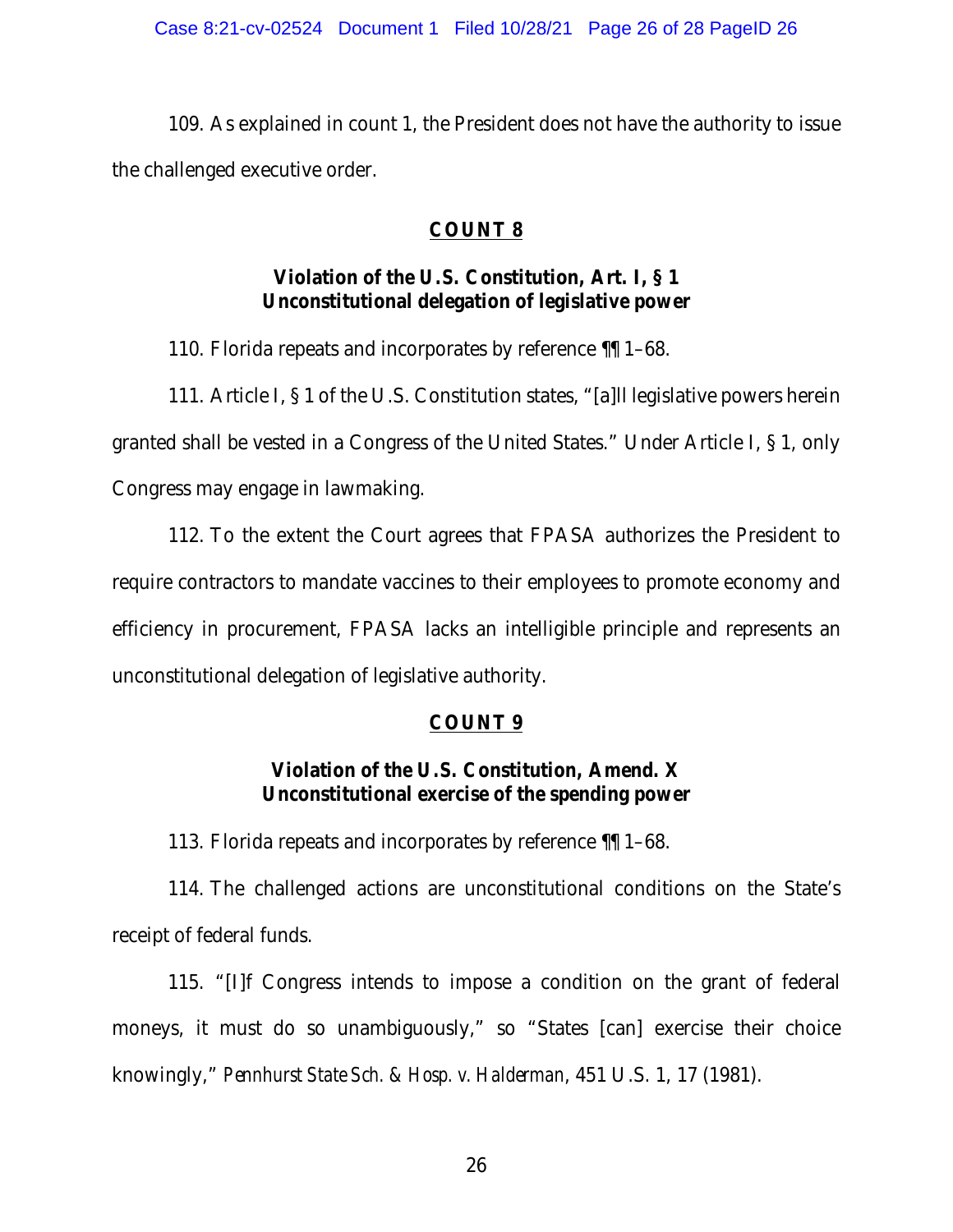116. Federal contracts are an exercise of the Spending Clause, yet the challenged actions ask Florida to agree to an ambiguous contract term—specifically, agreeing to comply with uncertain Task Force guidance that can be changed at any time.

117. The challenged actions are invalid for that reason alone.

# COUNT 10

# Declaratory judgment that challenged actions are unlawful

118. Florida repeats and incorporates by reference ¶¶ 1–68.

119. For the same reasons described in each of the previous counts, Florida is entitled to a declaratory judgment that the Defendants are violating the law.

## PRAYER FOR RELIEF

For these reasons, Florida asks the Court to:

- a) Hold unlawful and set aside the executive order, the OMB rule, and the FAR Council guidance.
- b) Issue preliminary and permanent injunctive relief enjoining Defendants from enforcing the executive order, the OMB rule, and the FAR Council guidance.
- c) Issue declaratory relief declaring the Defendants' actions unlawful.
- d) Award Florida costs and reasonable attorney's fees.
- e) Award such other relief as the Court deems equitable and just.